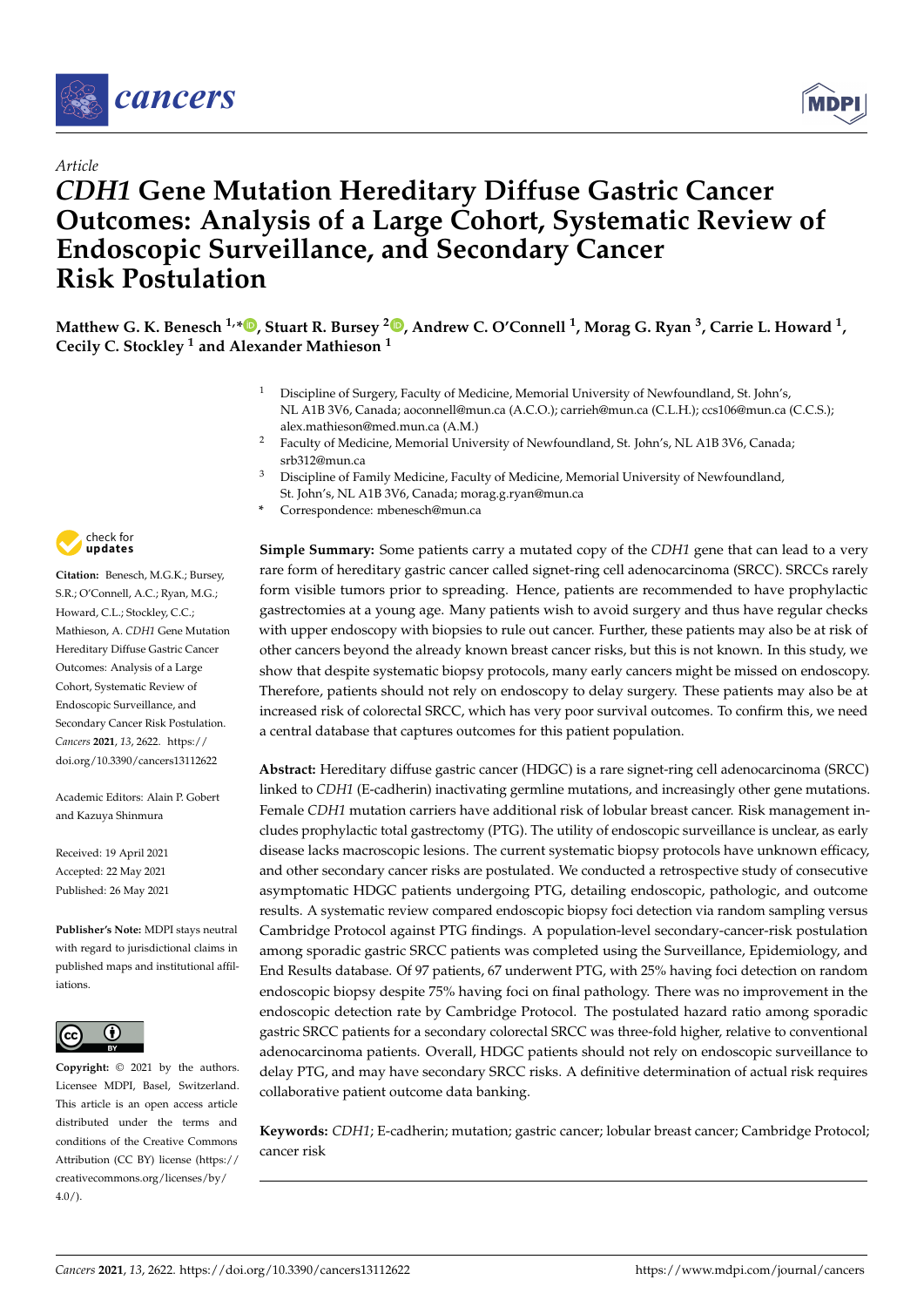#### **1. Introduction**

Hereditary diffuse gastric cancer (HDGC) accounts for 1–3% of all gastric cancer diagnoses [\[1\]](#page-14-0). It is an autosomal dominant condition with incomplete penetrance primarily associated with inactivating mutations in *CDH1* (E-cadherin). This germline gene mutation was first described in 1994 and was confirmed to be responsible for HDGC in 1998 [\[2\]](#page-14-1). These patients have a 70% lifetime risk of gastric cancer in males and 56% in females with a median diagnosis age of 38 years (range 14–69 years) [\[3,](#page-14-2)[4\]](#page-14-3). Women additionally have a 42% lifetime risk of lobular breast cancer [\[3\]](#page-14-2). The current management for identified carriers includes prophylactic total gastrectomy (PTG) between the ages of 20–40 years, and the initiation of high-risk breast cancer screening with annual mammography and MRI at age 30–35 years for female carriers [\[5\]](#page-14-4).

The genetic counseling and testing criteria for *CDH1* mutations were updated in 2019, with full criteria indications for patients with two or more documented cases of gastric cancer at any age in first- or second-degree relatives with at least once confirmed DGC, personal history of DGC before age 40 years, or personal or family history (first- or seconddegree relatives) of DGC and lobular breast cancer with at least one diagnosed before the age of 50 years [\[6](#page-14-5)[,7\]](#page-14-6). Additionally, testing for the *CDH1* mutation is supported in families with bilateral or multiple cases of lobular breast cancer before the age of 50 years, families with a clustering of DGC and cleft lip/cleft palate, or any patient diagnosed with gastric in situ signet-ring cells and/or pagetoid spread of signet-ring cells [\[6,](#page-14-5)[7\]](#page-14-6). Associations between HDGC and other genes are now being discovered, which may explain why 11% of HDGC cases arise in patients who are negative for *CDH1* mutations [\[3\]](#page-14-2). These patients instead may have mutations in possibly associated genes *CTNNA1, BRCA2, STK11, SDHB, PRSS1, ATM, MSR1*, and *PALB2* [\[3\]](#page-14-2). In even more recently revised clinical practice guidelines by Blair et al., HDGC is now defined by the presence of a pathogenic germline *CDH1* or *CTNNA1* variant [\[8\]](#page-14-7). *CTNNA1* encodes for another adherens junction protein, αE-catenin, that is also found in a small minority of HDGC cases [\[9\]](#page-14-8). For patients that meet the criteria indications for genetic testing, consideration for *CTNNA1* analysis is warranted if no *CDH1* pathological variant is found [\[8\]](#page-14-7). Further work on the penetrance of *CTNNA1* is required, as well as its implication in lobular breast cancer risk [\[8\]](#page-14-7).

Physiologically, E-cadherin as a transmembrane glycoprotein has numerous signaling pathway roles, including mediating cell adhesions and polarity [\[10\]](#page-14-9). As a tumor suppressor, it is downregulated among the initiating steps of the epithelial-mesenchymal transition resulting in cellular plasticity and a migratory phenotype required for metastatic disease [\[10\]](#page-14-9). Many described mutations result in protein truncation leading to protein nonfunction, not all of which have an appreciated clinical significance [\[3](#page-14-2)[,11](#page-14-10)[,12\]](#page-14-11). Upwards of 20% of now known pathologic *CDH1* mutations are missense [\[11–](#page-14-10)[13\]](#page-14-12). The functional relevance of these mutations is an active area of investigation, because in these mutations, normal protein length and expression levels are typically observed [\[11\]](#page-14-10). Because *CDH1* is a tumor suppressor gene, usually a second somatic hit is required for tumor initiation, which typically involves promoter methylation [\[14\]](#page-14-13).

*CDH1* gastric cancers present as signet-ring cell adenocarcinomas (SRCCs) with abundant intracellular mucin, and readily metastasize before forming significant macroscopic primary lesions, accounting for their typical late stage at detection [\[15\]](#page-14-14). It is not clear either why *CDH1* mutations are linked primarily with gastric cancer and an increased risk of lobular breast cancer, although case reports document the co-existence of *CDH1* gastric SRCC with colorectal, appendiceal, and pancreatic cancers [\[16](#page-14-15)[–18\]](#page-14-16). Overall, the evidence is lacking to support routine enhanced cancer screening, especially colorectal, in *CDH1* mutation families [\[8](#page-14-7)[,19\]](#page-15-0), unless there is a family history of first- and second-degree relatives with a colorectal histopathology showing a mucinous component and/or signet-ring cells [\[6\]](#page-14-5).

The decision to proceed to PTG should be careful and deliberate. The optimized timing for a PTG from cancer risk and quality-of-life perspectives has been studied over the past decade. Using quality-adjusted life-years (QALYs) as a primary outcome, the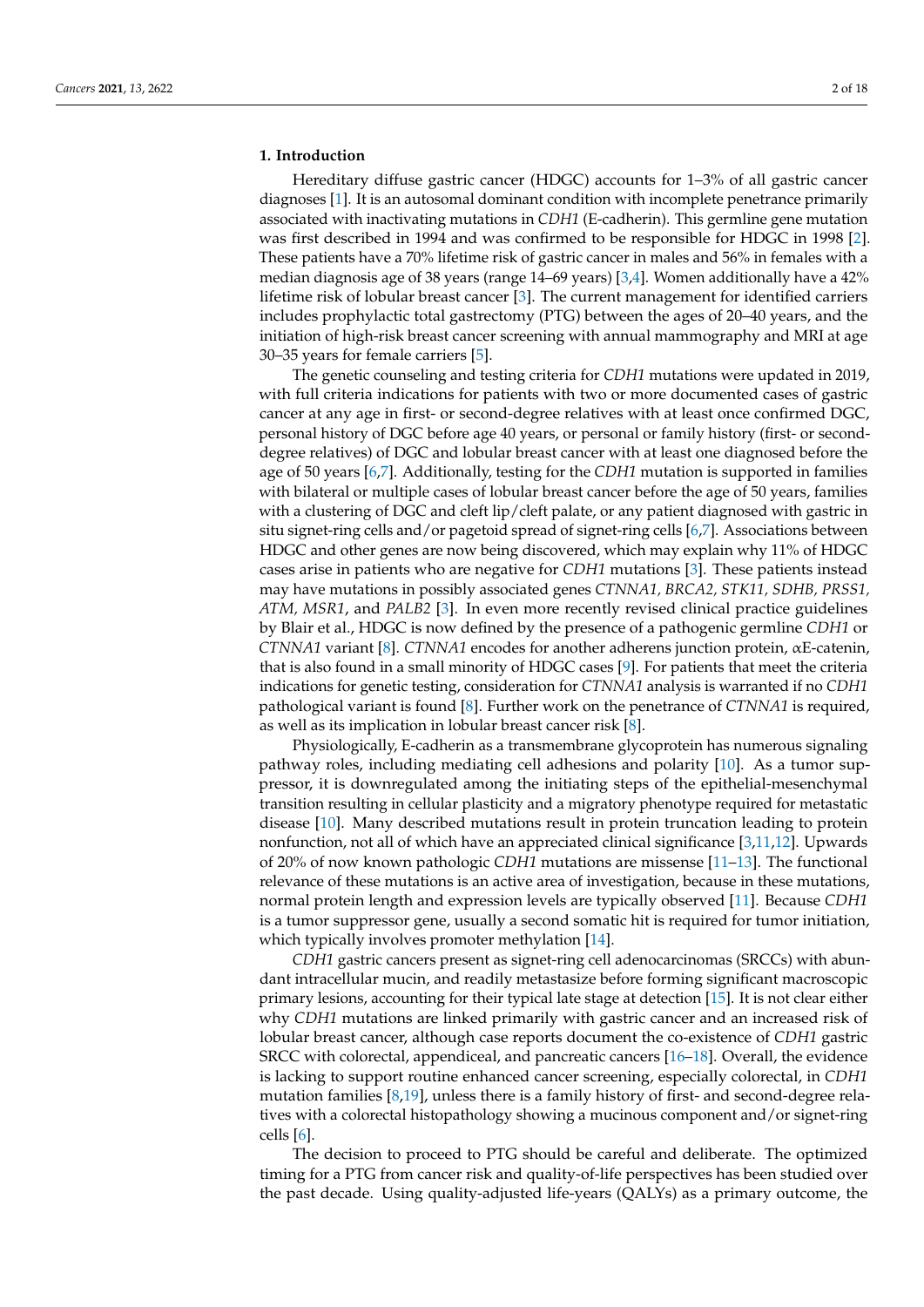optimal age of resection is 39 years in men and 30 years in women [\[20\]](#page-15-1). Health-related quality-of-life parameters often decrease immediately after surgery, which slowly recover and often remain below preoperative baseline levels [\[21\]](#page-15-2). Patients have on average 19% weight loss after surgery that does not recover, and they require lifelong management of micronutrient deficiencies [\[22\]](#page-15-3). In addition, there are now over 100 clinically relevant *CDH1* mutations with varying penetrance rates [\[23\]](#page-15-4), all of which are factors that contribute to personal decision-making surrounding the timing of surgery. Unfortunately, given the microscopic nature of diffuse cancer foci, there are no good surveillance tests, but patients wishing to delay surgery are recommended to undergo regular endoscopic surveillance with biopsies [\[6](#page-14-5)[,8\]](#page-14-7). Unfortunately, a comprehensive review of 174 patients undergoing random biopsies had a detection rate of only 28.3%, despite cancer foci being found in 87.4% of these patients after PTG [\[24\]](#page-15-5). Additional adjuncts including chromoendoscopy and endoscopic ultrasound have been investigated to improve detection rates with no additional utility [\[25,](#page-15-6)[26\]](#page-15-7). The current consensus recommendation for endoscopic surveillance is the Cambridge Protocol that employs a systematic examination of the stomach with 30 biopsies with five each from the prepyloric area, antrum, transition zone, body, fundus, and cardia, in addition to any targeted biopsies of suspicious gastric abnormalities [\[1](#page-14-0)[,6\]](#page-14-5). It is not known if this protocol improves foci detection rates in asymptomatic patients over random biopsies, as there have been no direct comparisons between the two protocols.

The province of Newfoundland and Labrador in eastern Canada has one of the largest known cohorts of *CDH1* germline mutation carriers in the world. This cohort was first described in 2009 after the first 23 PTGs were completed [\[27\]](#page-15-8). In this paper, we present findings from three aims of investigation. First, we provide an update to the endoscopic, surgical, and surveillance outcomes of an expanded cohort of 97 eligible patients in the Newfoundland and Labrador cohort. Second, we perform a systematic review comparing the detection rate of cancer foci via endoscopy with random biopsies against the standardized Cambridge Protocol in asymptomatic patients with a documented *CDH1* mutation. Third, in lieu of any comprehensive database that tracks outcomes of *CDH1* mutation carriers, we calculate an estimated secondary cancer risk among patients with sporadic gastric SRCCs, using the Surveillance, Epidemiology, and End Results (SEER) database. This aim is conducted to postulate whether our findings of unusual secondary cancers in *CDH1* mutation patients in Newfoundland and Labrador might warrant careful consideration of other secondary cancer risks in other *CDH1* mutation cohorts.

### **2. Materials and Methods**

## *2.1. Newfoundland and Labrador Cohort Design*

We identified all patients with a genetically confirmed *CDH1* mutation in Newfoundland and Labrador from 2002 to January 2019 via our local Provincial Medical Genetics Program and included all patients who were either clinically asymptomatic at the time of their PTG or otherwise under active surveillance through to August 2020. Board-certified gastroenterologists or general surgeons performed all endoscopies. General surgeons in Newfoundland and Labrador, Ontario, or Alberta (Canada) performed all PTGs. All biopsies and pathological specimens were prepared and examined by Canadian board-certified pathologists with expertise in gastrointestinal malignancies. Medical charts were reviewed using a standardized data extraction form.

Ethics approval for this aim was obtained from the Memorial University of Newfoundland Health Research Ethics Board (HREB #2018.215) prior to the commencement of this study. Because data was collected from patient charts for secondary use under an ethics board approval, explicit individual patient consent was not required.

### *2.2. Systematic Review of Random Endoscopic Biopsies versus the Cambridge Protocol Approach*

MEDLINE and Embase were searched from inception to 31 August 2020 (Table S1) without language restriction using a prospectively registered PROSPERO protocol (CRD42020184631). We identified studies (including conference abstracts) correlating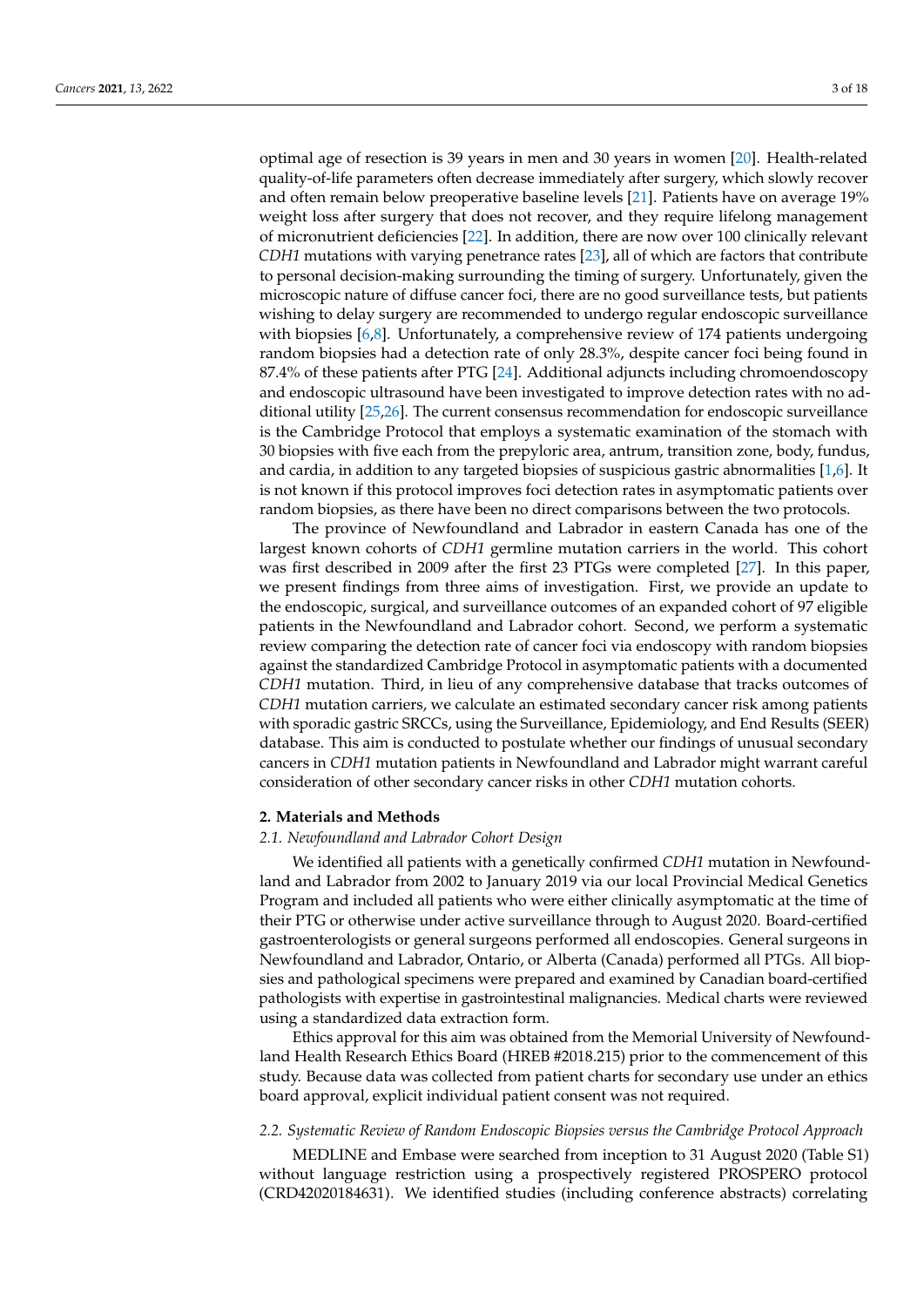endoscopic biopsy results (cancer positive or negative) obtained randomly (no systematic methodology employed or described) or via the Cambridge Protocol to final pathology results (cancer positive or negative) in asymptomatic patients with a known *CDH1* mutation.

Two reviewers independently assessed all citations for eligibility, based on our protocol criteria (Table S2) and disagreements were resolved by discussion. If patients were presented in multiple publications, the most recent publication was included in the analysis. Case series were assessed using the Institute of Health Economics Quality Appraisal Checklist for Case Series Studies [\[28\]](#page-15-9), and case reports using the JBI Critical Appraisal Checklist for Case Reports [\[29\]](#page-15-10) (Table S3). Studies were considered to have a low risk of bias if at least 80% of criteria were met, moderate risk if at least 60% of criteria were met, and high risk if less than 60% of criteria were met. Two reviewers, who both independently assessed studies for methodological quality, used standardized data extraction forms to capture relevant data (Table S4). To determine a literature estimate of the endoscopic detection rate from random biopsies and Cambridge Protocol, we then correlated the biopsy and final pathology results (cancer positive/negative) from all studies that detailed individual patient information rather than aggregate summaries.

# *2.3. Estimated Secondary Cancer Risk for Patients with a Sporadic Gastric SRCC via the SEER Database*

All data from the 18 SEER cancer registries (1975–2016) were used as previously described [\[15\]](#page-14-14). Data released from the SEER database do not require informed patient consent. Permission to obtain the SEER database was obtained with the ID number 10095-Nov2018 via signed agreements [\[30\]](#page-15-11). Variable definition and data management are described in Tables S5 and S6. Patients with secondary cancers were identified on the basis of the same identification number. A competing-risks regression model of hazard risk ratio of patients with primary SRCC compared to either any other primary cancer or primary adenocarcinoma of the same site was used to compensate for mortality, according to the method of Fine and Gray [\[31\]](#page-15-12). Risks were corrected for age and gender.

## *2.4. Statistical Analysis*

All statistical calculations were performed using Stata 15.1 (StataCorp LLC, College Station, TX, USA). For patient characteristics a Mann–Whitney U-test was used to compare two independent variables with a non-normal distribution, and a  $\chi^2$  test and Fisher's exact test for nominal variables, as appropriate. All hazard risk ratios were calculated with 95% confidence intervals. All *p*-values were two-sided, and the threshold of 0.05 was used to determine statistical significance.

## **3. Results**

We present our results according to the three aims outlined at the end of the Introduction.

# *3.1. Endoscopic, Pathologic, and Outcome Results in the Newfoundland and Labrador Cohort* 3.1.1. Characterization of PTG versus No-PTG Patients

All patients in our cohort were seen and counseled by Medical Genetics at Memorial University of Newfoundland and underwent *CDH1* mutation testing, based on the current genetic testing criteria at the time of presentation from 2002 to 2017. In total, we identified 97 consecutive asymptomatic patients diagnosed with a *CDH1* gene mutation in Newfoundland and Labrador. From 2002 to August 2020, 67 patients have undergone PTG (Table [1\)](#page-4-0). There was no statistically significant gender difference between the two groups, but those not having had a PTG had a median age at genetic testing of 51.1 years versus 42.6 years. This no-PTG group also had significantly less follow-up time from genetic testing (4.7 years versus 11.8 years). While the rate of uptake of endoscopic surveillance was equivalent in both groups (80–90%), median endoscopic surveillance time was 1.2 years for PTG patients compared to 4.7 years for no-PTG patients. Of the 67 gastrectomies, 9 had no cancer foci found, 1 had in situ disease, 56 had a T1a cancer, and 1 had a T2a cancer. All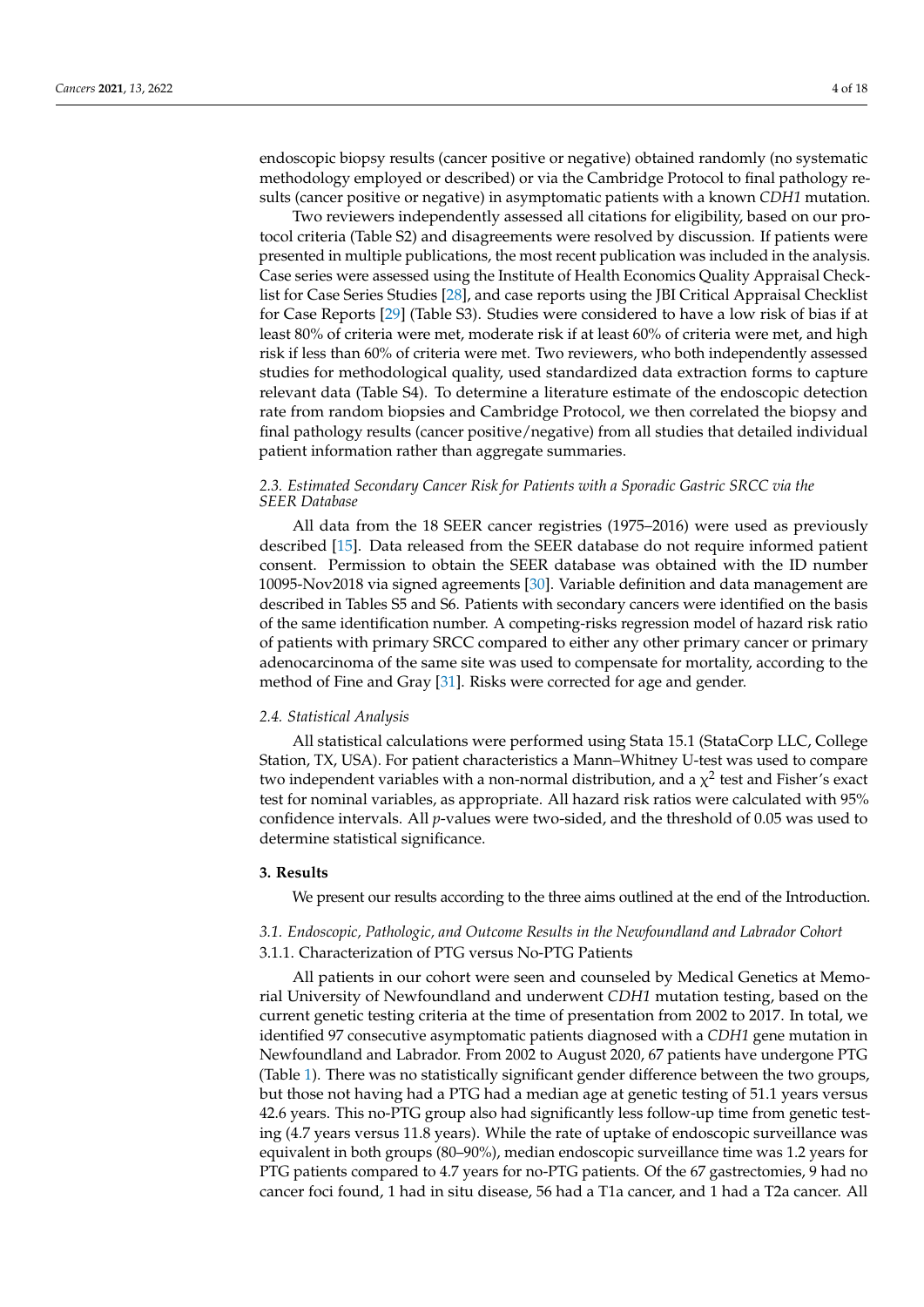perigastric lymph nodes removed via D1 lymphadenectomy were negative. No women in the no-PTG group underwent prophylactic mastectomy, while 44% of women have done so in the PTG group. Overall, three PTG patients have died each from breast, colon SRCC, and pancreatic adenocarcinoma, and two no-PTG patients from rectal cancer and melanoma (Table [1\)](#page-4-0). A total of 17 secondary cancers were observed in our cohort, 9 of which were lobular breast cancers (Table S7).

<span id="page-4-0"></span>

| <b>Surgical Status</b>           | <b>PTG</b>                                                               | No PTG                        | $p$ -Value |
|----------------------------------|--------------------------------------------------------------------------|-------------------------------|------------|
| $n\left(\%\right)$               | 67 (69)                                                                  | 30(31)                        |            |
| Gender (%)                       |                                                                          |                               |            |
| Male                             | 28 (42)                                                                  | 16(53)                        |            |
| Female                           | 39 (58)                                                                  | 14 (47)                       | 0.29       |
| Age at Genetic Testing (Years)   |                                                                          |                               |            |
| Mean (Range)                     | $42.2(18.1 - 64.3)$                                                      | 48.8 (17.4-90.0)              |            |
| Median                           | 42.6                                                                     | 51.1                          | 0.048      |
| Follow-up Time (Years)           |                                                                          |                               |            |
| Mean (Range)                     | $10.5(2.4 - 16.2)$                                                       | $7.5(2.0-17.3)$               |            |
| Median                           | 11.8                                                                     | 4.7                           | 0.003      |
| CDH1 (HGVS) Mutation (n) (%)     |                                                                          |                               |            |
| NM_004360.4(CDH1):c.2398delC     | 59 (88)                                                                  | 28 (93)                       |            |
| (p.Arg800Alafs)                  |                                                                          |                               |            |
| NM_004360.5(CDH1):c.1189A>T      | 2(3)                                                                     | 0(0)                          |            |
| (p.Lys397Ter)                    |                                                                          |                               | 0.17       |
| NM_004360.5(CDH1):c.447_453      | 1(1)                                                                     | 2(7)                          |            |
| CAGAAGA [1] (p.Gln152fs)         |                                                                          |                               |            |
| Unknown                          | 5(7)                                                                     | 0(0)                          |            |
|                                  |                                                                          |                               |            |
| Endoscopy<br>$\rm No$            | 7(10)                                                                    | 6(20)                         |            |
| Yes                              |                                                                          |                               | 0.20       |
| <b>Number of Scopes</b>          | 60 (90)                                                                  | 24 (80)                       |            |
|                                  |                                                                          |                               |            |
| Mean (Range)                     | $2.7(1-19)$                                                              | $5.9(1-21)$                   | 0.002      |
| Median                           | 1                                                                        | 4                             |            |
| <b>Surveillance Time (Years)</b> |                                                                          |                               |            |
| Mean (Range)                     | $1.9(0.1 - 10.3)$                                                        | $7.2(2.0-17.3)$               | < 0.001    |
| Median                           | 1.2                                                                      | 4.7                           |            |
| Prophylactic Mastectomy (n) (%)  |                                                                          |                               |            |
| Yes                              | 17(44)                                                                   | 0(0)                          | 0.003      |
| No                               | 22(56)                                                                   | 14 (100)                      |            |
| Death $(n)$ $(\%)$               |                                                                          |                               |            |
| No                               | 62 (93)                                                                  | 25(83)                        |            |
| Yes                              | 5(7)                                                                     | 5(17)                         | 0.17       |
| Mean Age (Range)                 | 59.9 (49.2-72.2)                                                         | 78.1 (52.9-90.1)              |            |
| Median                           | 59.9                                                                     | 88.6                          | 0.07       |
| Cause                            | Natural causes $(\times 1)$ , postoperative complications $(\times 1)$ , | Natural causes $(\times 3)$ , |            |
|                                  | pancreatic adenoCa $(\times 1)$ ,                                        | melanoma $(\times 1)$ ,       |            |
|                                  | Breast lobular (SRCC) (×1), colon adenoCa (SRCC) (×1)                    | rectal cancer $(\times 1)$    |            |

**Table 1.** Demographics of patients in Newfoundland and Labrador on basis of PTG.

HGVS (Human Genome Variation Society), adenoCa (adenocarcinoma).

# 3.1.2. Characterization of Prophylactic Mastectomy Patients

A total of 17 out of 53 female patients in our Newfoundland and Labrador cohort underwent prophylactic mastectomy for which 16 records were available for review (Table [2\)](#page-5-0). The remaining 36 female patients have either chosen to continue with high-risk breast cancer screening or have discontinued screening due to age or other comorbidities. Nine of these patients elected for bilateral mastectomies with a median age of 41.3 years,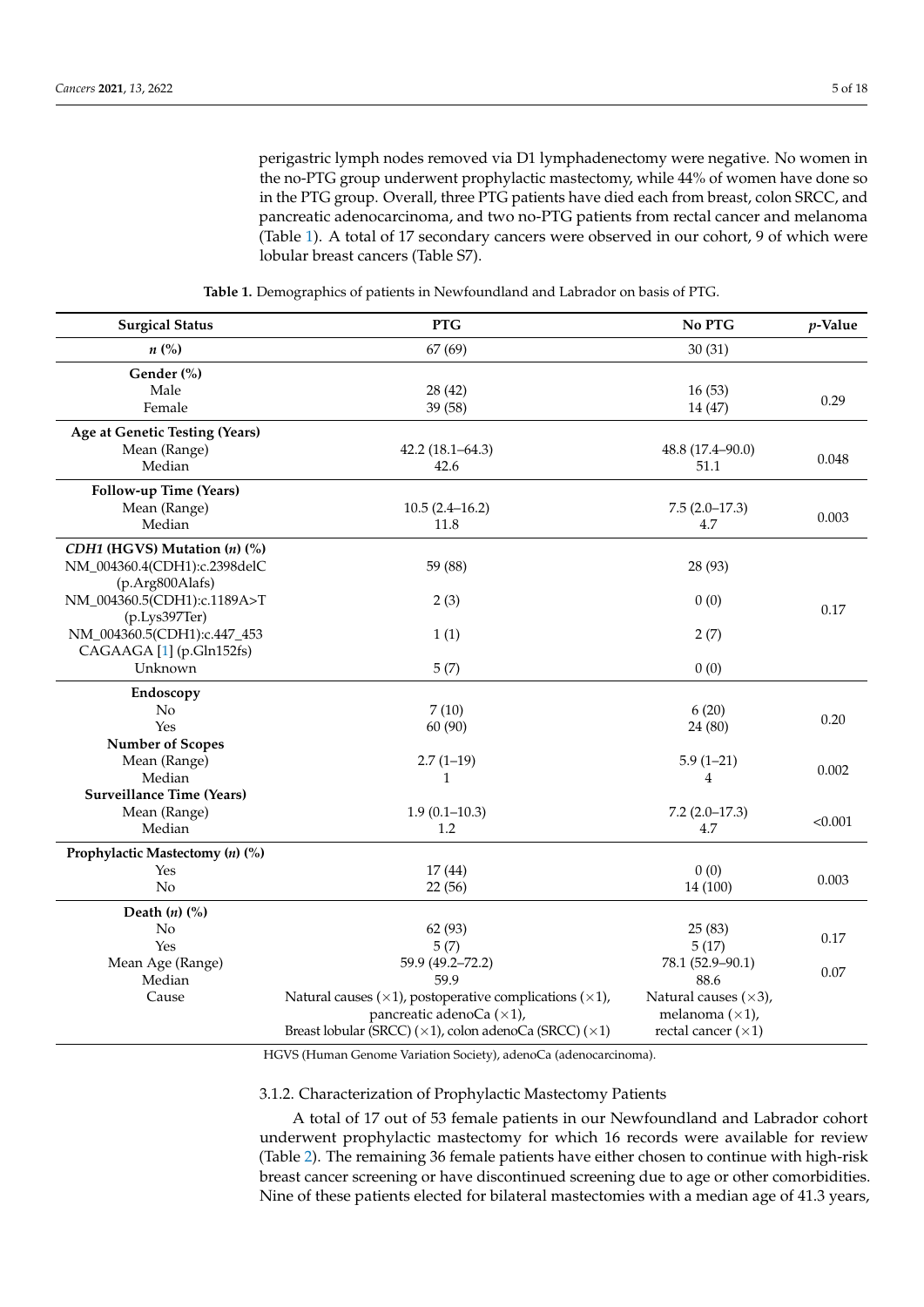compared to 55.2 years for completion mastectomies, at a median time of 10 months following initial breast cancer diagnosis. While not statistically different, patients underwent bilateral mastectomies about 5.9 years after *CDH1* gene mutation diagnosis, but only 2.5 years for completion mastectomies. The final pathology was varied, but lobular breast cancer was found in one patient, and lobular carcinoma in situ (LCIS) in four specimens.

<span id="page-5-0"></span>**Table 2.** Overview of female *CDH1* mutation patients undergoing prophylactic mastectomy (16 out of 17 patients) in Newfoundland and Labrador.

| <b>Mastectomy Type</b>                   | Prophylactic Bilateral Mastectomy | <b>Completion Mastectomy</b> | <i>p</i> -Value |
|------------------------------------------|-----------------------------------|------------------------------|-----------------|
| n                                        | 9                                 | 7                            |                 |
| Age (Years)                              |                                   |                              |                 |
| Mean (Range)                             | $42.3(30.6 - 55.6)$               | $53.6(40.4 - 60.5)$          | 0.007           |
| Median                                   | 41.3                              | 55.2                         |                 |
| Time from CDH1 Genetic Testing (Years)   |                                   |                              |                 |
| Mean (Range)                             | $6.2(1.6-10.5)$                   | $3.3(0.2 - 9.2)$             | 0.06            |
| Median                                   | 5.9                               | 2.5                          |                 |
| Time from Initial Breast Cancer (Months) |                                   |                              |                 |
| Mean (Range)                             | N/A                               | $20.7(1.4-57.3)$             | N/A             |
| Median                                   |                                   | 10.0                         |                 |
| Findings $(n)$ $(\%)$                    |                                   |                              |                 |
| Normal                                   | 1(11)                             | 2(29)                        |                 |
| ALH                                      | 4(44)                             | 2(29)                        |                 |
| ADH                                      |                                   | 1(14)                        |                 |
| <b>PASH</b>                              | 1(11)                             |                              |                 |
| <b>LCIS</b>                              | 3(33)                             | 1(14)                        | N/A             |
| <b>DCIS</b>                              | 1(11)                             | 1(14)                        |                 |
| Intraductal Papilloma                    | 1(11)                             |                              |                 |
| Lobular Metaplasia                       |                                   | 1(14)                        |                 |
| Lobular Breast Cancer                    |                                   | 1(14)                        |                 |

Prophylactic bilateral mastectomy refers to patients with no known breast cancer diagnosis who underwent removal of both breasts in the same procedure. Completion mastectomy refers to patients with a previous breast cancer diagnosis who then had subsequent surgery to remove the contralateral breast and/or any remaining ipsilateral breast tissue if the initial surgery was a lumpectomy. N/A (not applicable), ALH (atypical lobular hyperplasia), ADH (atypical ductal hyperplasia), PASH (pseudoangiomatous stromal hyperplasia), LCIS (lobular carcinoma in situ), DCIS (ductal carcinoma in situ).

# 3.1.3. Characterization of Endoscopic Biopsy Results Compared to Final Pathology

Of the 67 patients having undergone PTG, 59 had at least one documented endoscopic examination with biopsy (Table [3\)](#page-6-0). In the biopsy positive group, 93% had cancer on final pathology, and 82% in the biopsy negative group, but this result was not statistically different. A difference in biopsy result did not correlate with gender or mutation type, but patients with a positive biopsy had a median age of 32.3 years compared to 46.8 years for negative biopsies. It took a median of three endoscopes to acquire a positive biopsy diagnosis. The number of biopsies was significantly higher for a positive diagnosis at a median of 18 compared to 13 for the negative diagnosis group. The calculated sensitivity of endoscopic biopsies was 28.0% with a negative predictive value of 18.2%. The total number of foci discovered on final pathology and the method by which specimens were processed (total embedding protocol or representative sampling) were equivalent between the two groups.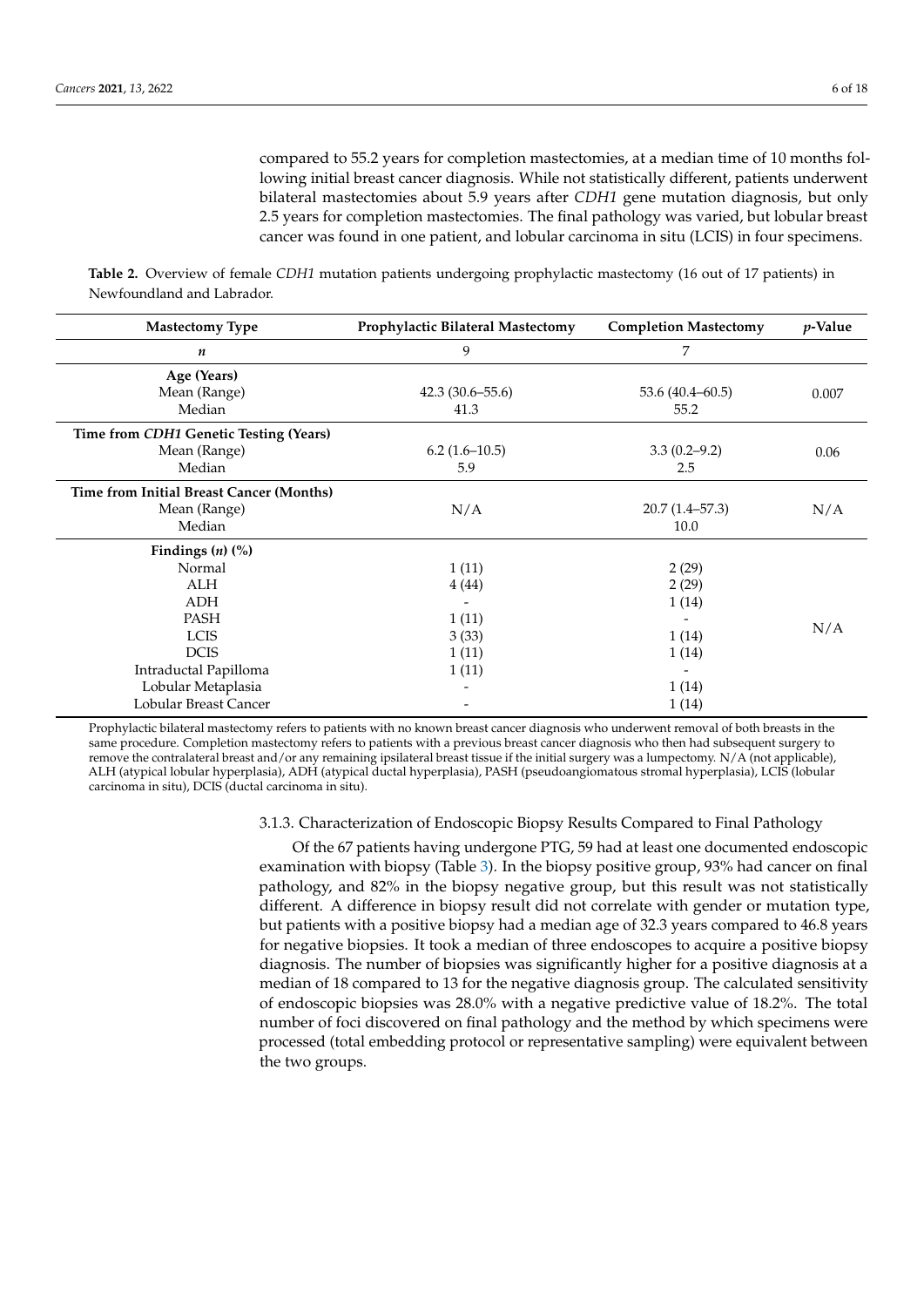| <b>Endoscopic Biopsy Result</b>              | <b>Cancer Positive</b> | <b>Cancer Negative</b> | p-Value |
|----------------------------------------------|------------------------|------------------------|---------|
| $n\ (\%)$                                    | 15                     | 44                     |         |
| Cancer on Pathology (n) (%)                  |                        |                        |         |
| Yes                                          | 14 (93)                | 36(82)                 |         |
| <b>Tis</b>                                   | 0(0)                   | 1(2)                   |         |
| T1a                                          | 13 (87)                | 35(80)                 | 0.28    |
| T <sub>2</sub>                               | 1(7)                   | 0(0)                   |         |
| $\mathbf{N}\mathbf{o}$                       | 1(7)                   | 8(18)                  |         |
| Gender $(n)$ $(\%)$                          |                        |                        |         |
| Male                                         | 7(47)                  | 18(41)                 | 0.70    |
| Female                                       | 8(53)                  | 26(59)                 |         |
|                                              |                        |                        |         |
| CDH1 (HGVS) Mutation (n) (%)                 |                        |                        |         |
| NM_004360.4(CDH1):c.2398delC                 | 14 (93)                | 38 (86)                |         |
| (p.Arg800Alafs)                              |                        |                        | 0.49    |
| NM_004360.5(CDH1):c.1189A>T                  | 1(7)                   | 1(2)                   |         |
| (p.Lys397Ter)                                |                        |                        |         |
| NM_004360.5(CDH1):c.447_453                  | 0(0)                   | 1(2)                   |         |
| CAGAAGA [1] (p.Gln152fs)                     |                        |                        |         |
| Unknown                                      | 0(0)                   | 4(9)                   |         |
| Age at Genetic Testing (Years)               |                        |                        |         |
| Mean (Range)                                 | 34.0 (18.1-64.3)       | 44.3 (20.6-63.4)       | 0.003   |
| Median                                       | 32.3                   | 46.8                   |         |
| Age at Surgery (Years)                       |                        |                        |         |
| Mean (Range)                                 | 37.4 (21.7-72.6)       | 45.7 (22.9-63.7)       | 0.015   |
| Median                                       | 35.9                   | 47.8                   |         |
| Number of Endoscopies (n)                    |                        |                        |         |
| Mean (Range)                                 | $5.4(1-19)$            | $1.8(1-6)$             | < 0.001 |
| Median                                       | 3                      | 1                      |         |
| Time from Genetic Testing to Surgery (Years) |                        |                        |         |
| Mean (Range)                                 | $3.3(0.1 - 10.3)$      | $1.5(0.1-9.1)$         | 0.006   |
| Median                                       | 1.9                    | 0.8                    |         |
|                                              |                        |                        |         |
| Time from Last Endoscopy to Surgery (Months) |                        |                        |         |
| Mean (Range)                                 | $7.6(2.25-19.2)$       | $12.3(0.7-59.8)$       | 0.20    |
| Median                                       | 5.7                    | 8.7                    |         |
| Number of Biopsies (Last Scope)              |                        |                        |         |
| Mean (Range)                                 | $16.9(10-22)$          | $12.2(1-30)$           | 0.02    |
| Median                                       | 18                     | 13                     |         |
| Helicobacter Pylori (n) (%)                  |                        |                        |         |
| Yes                                          | 11(73)                 | 33 (75)                | 0.91    |
| $\rm No$                                     | 1(7)                   | 4(9)                   |         |
| Unknown                                      | 3(20)                  | 7(16)                  |         |
| Foci Count (n) (%)                           |                        |                        |         |
| $<$ 3                                        | 6(40)                  | 20(45)                 | 0.71    |
| $\geq$ 3                                     | 9(60)                  | 24 (55)                |         |
| <b>Embedding Protocol (Slides)</b>           |                        |                        |         |
| Total $(n)$ $\left(\frac{0}{0}\right)$       | 10(67)                 | 39 (89)                |         |
| Mean (Range)                                 | 53 (70-197)            | 147 (79-325)           |         |
| Median                                       | 99                     | 128                    |         |
| Representative $(n)$ $(\%)$                  | 5(33)                  | 4(9)                   | 0.07    |
| Mean (Range)                                 | 29 (19-49)             | $40(14 - 57)$          |         |
| Median                                       | 27                     | 45                     |         |
| Unknown $(n)$ $(\%)$                         | 0(0)                   | 1(2)                   |         |
|                                              |                        |                        |         |

<span id="page-6-0"></span>**Table 3.** Overview of correlation of endoscopic biopsy results to final PTG specimen results in the Newfoundland and Labrador cohort.

Tis (in situ disease).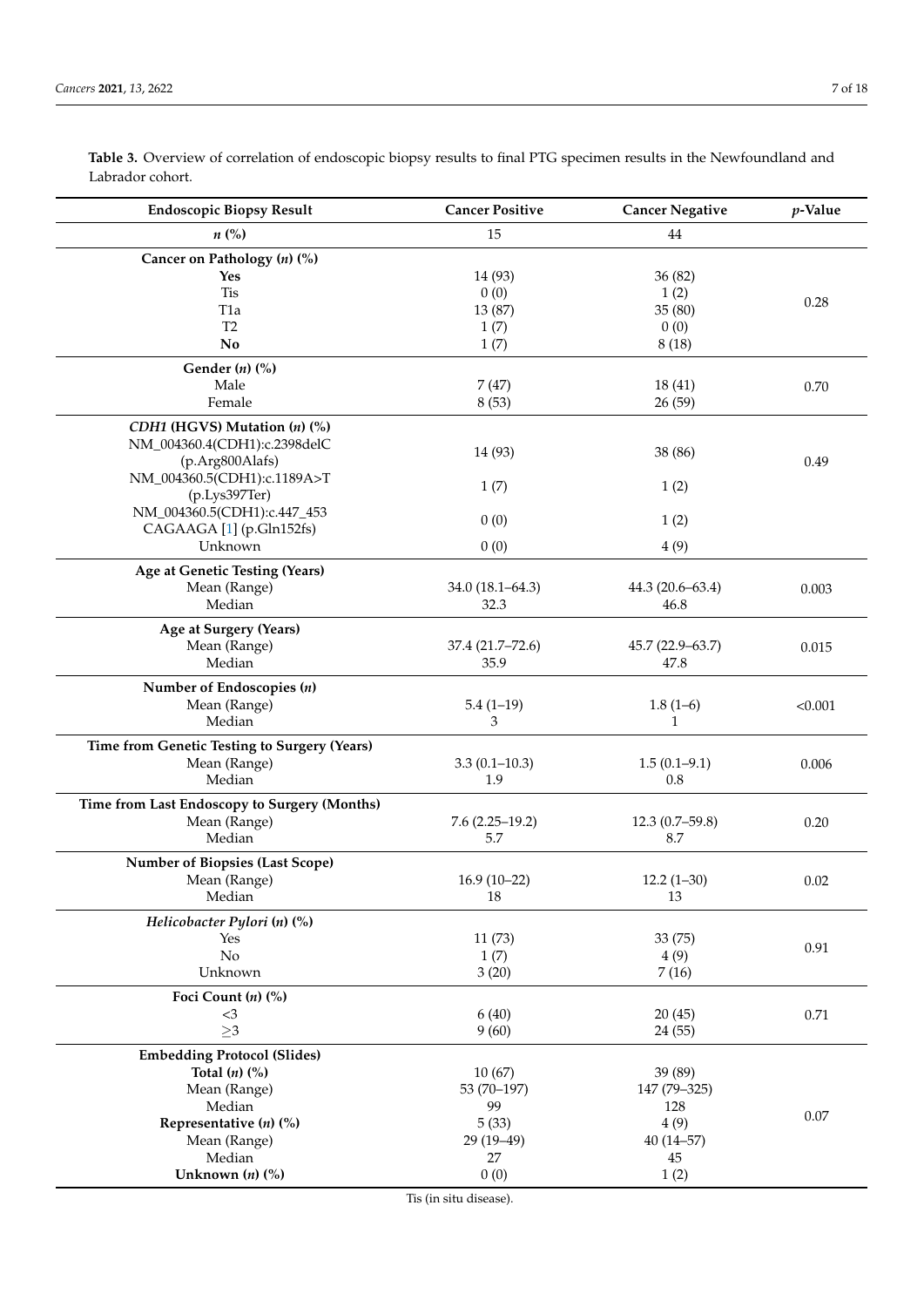# *3.2. Systematic Review Comparing Random to Cambridge Protocol Endoscopic Biopsies 3.2. Systematic Review Comparing Random to Cambridge Protocol Endoscopic Biopsies*

Figure 1 presents a PRISMA flow diagram of our literature search summary. We Figur[e 1](#page-7-0) presents a PRISMA flow diagram of our literature search summary. We identified 430 records in MEDLINE and Embase and another 20 through checking citations in retrieved results. After the removal of duplicates, 315 records were screened by title and abstracts, with 81 records for a full text review. Forty-four articles were then excluded as indicated (Figure [1\)](#page-7-0). Thirty-seven case reports and case series were included after<br>cluded after meeting all inclusion criteria (Table S2) for subsequent bias assessment [\[16](#page-14-15)[,25](#page-15-6)[,26](#page-15-7)[,32–](#page-15-13)[65\]](#page-16-0)<br>
and the same of the subsequent bias assessment [16,25,26,32–65] (Table S3). Our systematic review results are presented in Table S4, with 34 articles eligible (Table S4). for calculating a literature estimate of the endoscopic detection rate of random biopsies and Cambridge Protocol using individual patient data. biopsies and Cambridge Protocol using individual patient data.

<span id="page-7-0"></span>

**Figure 1.** PRISMA study selection flow chart. **Figure 1.** PRISMA study selection flow chart.

From our results, we saw no significant difference in the detection rate of cancer foci From our results, we saw no significant difference in the detection rate of cancer foci by endoscopic biopsy, when compared to the final pathology result after PTG ([Ta](#page-8-0)ble 4). by endoscopic biopsy, when compared to the final pathology result after PTG (Table 4). The estimated test sensitivity and negative predictive value for random biopsies were 20.9% and 15.2% respectively, while for Cambridge Protocol, these values were 27.1% and 22.1%, respectively. The median number of biopsies taken in the random group was 14.5, though the range varied from 1–60, and data was only present from 43% of all patients, while all Cambridge Protocol patients had a minimum of 30 biopsies per scope. There were no differences in gender distribution, age at surgery, cancer stage at pathology, total foci count, or embedding protocol technique between the two groups.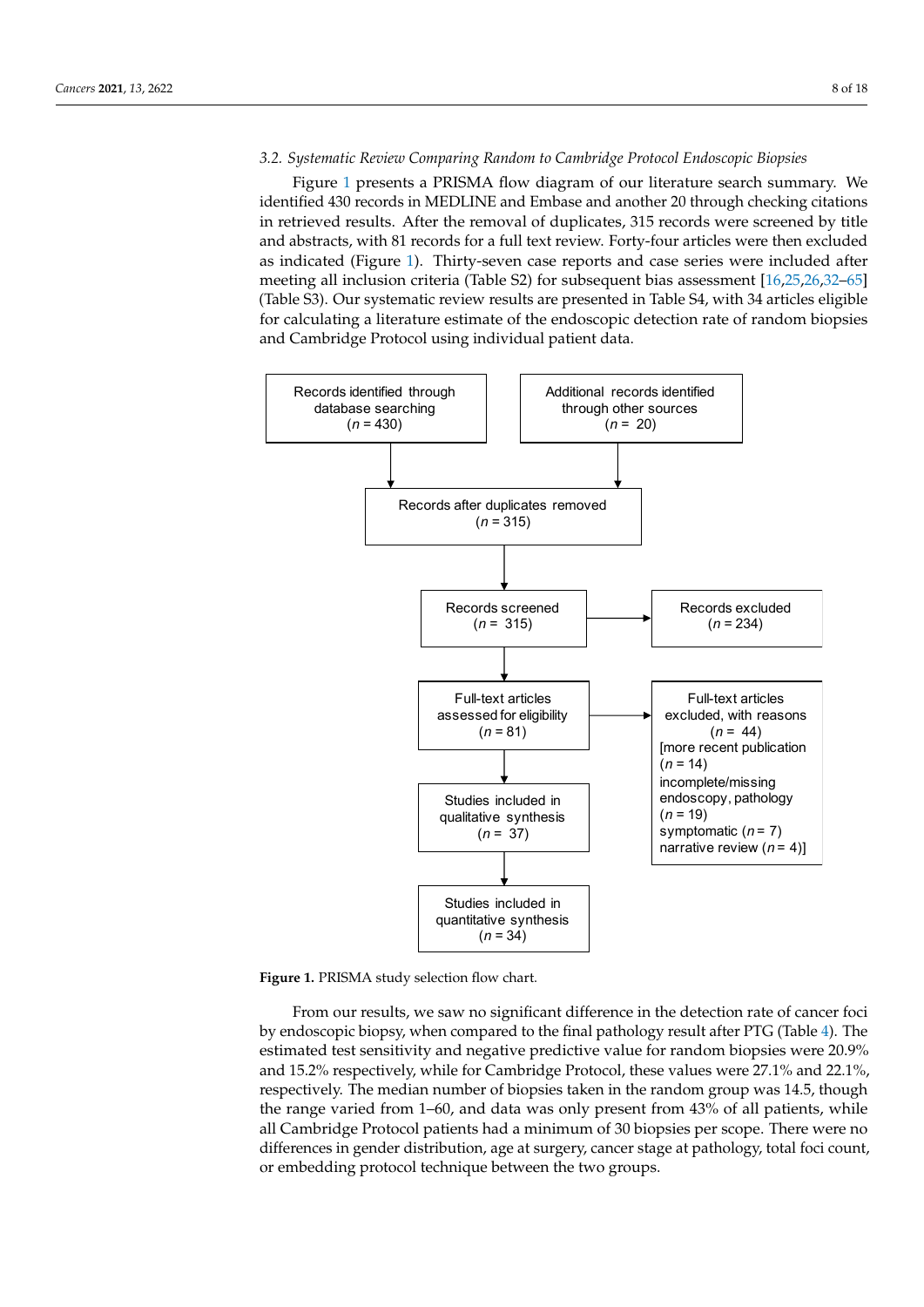| <b>Endoscopy Biopsy Protocol</b>                                                                                                          | Random                                                                         | Cambridge                                                                      | p-Value |
|-------------------------------------------------------------------------------------------------------------------------------------------|--------------------------------------------------------------------------------|--------------------------------------------------------------------------------|---------|
| $\boldsymbol{n}$                                                                                                                          | 154                                                                            | 112                                                                            |         |
| <b>Endoscopic Result</b><br>(Positive Pathology) (n) (%)                                                                                  |                                                                                |                                                                                |         |
| Negative<br>Positive                                                                                                                      | 106 (79)<br>28(21)                                                             | 67 (73)<br>25(27)                                                              | 0.27    |
| <b>Endoscopic Result</b><br>(Negative Pathology) (n) (%)                                                                                  |                                                                                |                                                                                | 1.00    |
| Negative<br>Positive                                                                                                                      | 19 (95)<br>1(5)                                                                | 19 (95)<br>1(5)                                                                |         |
| <b>Number of Biopsies (Last Scope)</b><br>Mean (Range) ( $n = 66$ for Random)<br>Median                                                   | $14.8(1-60)$<br>14.5                                                           | minimum 30                                                                     | N/A     |
| Gender $(n)$ $(\%)$<br>Male<br>Female<br>Unknown                                                                                          | 58<br>88<br>8                                                                  | 22<br>36<br>54                                                                 | 0.81    |
| Age at Surgery (Years)<br>Mean (Range) ( $n = 153/71$ )<br>Median                                                                         | 40.4 (14–73)<br>41                                                             | $42.0(14-68)$<br>41                                                            | 0.37    |
| Cancer on Pathology (n) (%)<br><b>Yes</b><br><b>Tis</b><br>T <sub>1</sub> a<br>T <sub>1</sub> b<br>T <sub>2</sub><br>T <sub>3</sub><br>No | 134 (87.0)<br>4(2.6)<br>128 (83.1)<br>1(0.6)<br>1(0.6)<br>0(0)<br>20(13.0)     | 92 (82.0)<br>3(2.7)<br>83 (74.1)<br>2(1.8)<br>1(0.9)<br>3(2.7)<br>20 (17.9)    | 0.25    |
| Foci Count (n) (%)<br>$\theta$<br>$1 - 2$<br>$3 - 10$<br>$11 - 50$<br>$51 - 100$<br>>101<br>Unknown                                       | 21(13.6)<br>26 (16.9)<br>30(19.5)<br>29 (18.8)<br>3(1.9)<br>5(3.2)<br>40(26.0) | 21(18.8)<br>13(11.6)<br>20 (17.9)<br>21(18.8)<br>4(3.6)<br>1(0.9)<br>32 (28.6) | 0.47    |
| Embedding Protocol $(n)$ $(\%)$<br>Total<br>Representative<br>Unknown                                                                     | 114 (74)<br>12(8)<br>28 (18)                                                   | 74 (66)<br>16 (14)<br>22(20)                                                   | 0.20    |

<span id="page-8-0"></span>**Table 4.** Pooled results from systematic review comparing random biopsies to Cambridge Protocol biopsies in the surveillance of asymptomatic *CDH1* mutation carriers.

N/A, not applicable.

<span id="page-8-1"></span>*3.3. Estimation of Secondary Cancer Risk for Patients with a Sporadic Gastric SRCC via the SEER Database*

Unfortunately, there is no central database tracking the outcomes of *CDH1*-mutation patients, and therefore counseling patients on secondary cancer risks beyond lobular breast cancer is difficult. Given that all *CDH1*-mutation driven HDGC are SRCCs, and the presence of gastric SRCC is a criterion for *CDH1* testing, we employed the SEER database to estimate a postulated risk of secondary cancers among those with sporadic gastric SRCC relative to patients with either any other type of gastric cancer or conventional gastric adenocarcinomas (Table [5\)](#page-9-0). In total, 172,375 patients, of which 24,226 have SRCC, and 109,397 conventional adenocarcinomas, were eligible for analysis. After competing risk adjustments for death from gastric cancer and adjustments for age and gender, patients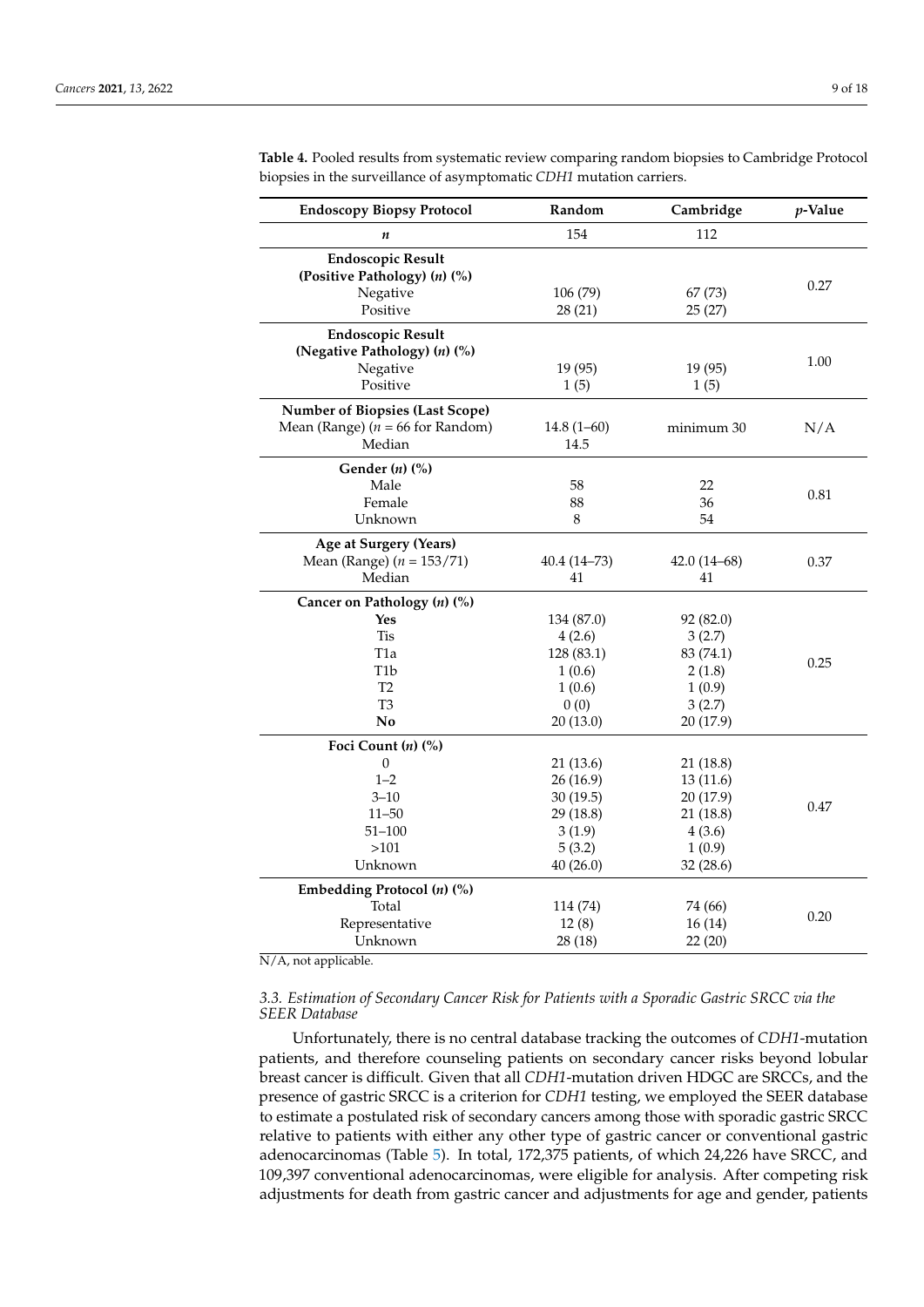with an SRCC were not at overall increased risk for any subsequent cancer diagnosis. We did though confirm an increased risk in lobular breast cancer (1.7-fold), but not ductal, consistent with the literature for *CDH1* patients. These patients were at a 3-fold increased risk of a secondary SRCC cancer, with most cases arising in the colon or rectum.

<span id="page-9-0"></span>**Table 5.** Estimated hazard risk ratios (HR) with 95% confidence intervals (CI) for secondary cancers among patients with a primary sporadic gastric SRCC compared to other patients with any other gastric cancer type and conventional gastric adenocarcinoma from SEER.

| <b>Secondary Cancers following</b><br><b>Primary Gastric Cancer</b> | Gastric SRCC vs.<br><b>Any Gastric Cancer</b><br><b>HR (95% CI)</b> | Gastric SRCC vs.<br>Conventional Gastric Adenocarcinoma<br><b>HR (95% CI)</b> |
|---------------------------------------------------------------------|---------------------------------------------------------------------|-------------------------------------------------------------------------------|
| Any Cancer (32,056)                                                 | $0.96(0.93 - 0.99)$                                                 | $1.05(1.01-1.09)$                                                             |
| Male (20,686)                                                       | $0.94(0.89 - 0.99)$                                                 | $1.01(0.96 - 1.06)$                                                           |
| Female (11,370)                                                     | $0.95(0.90-1.00)$                                                   | $1.06(1.00-1.12)$                                                             |
| Any SRCC (115)                                                      | $3.38(2.25 - 5.06)$                                                 | $3.84(2.48 - 5.96)$                                                           |
| Male (76)                                                           | $2.71(1.59 - 4.62)$                                                 | $2.95(1.68 - 5.19)$                                                           |
| Female (39)                                                         | $4.68(2.33 - 9.40)$                                                 | $6.27(2.68-14.7)$                                                             |
| Any Breast Cancer (Female) (3656)                                   | $1.18(1.08-1.29)$                                                   | $1.25(1.13 - 1.37)$                                                           |
| Lobular Breast Cancer (Female) (801)                                | $1.68(1.41 - 2.00)$                                                 | $1.72(1.43 - 2.07)$                                                           |
| Ductal Breast Cancer (Female) (2353)                                | $1.04(0.93 - 1.17)$                                                 | $1.12(0.99 - 1.26)$                                                           |
| Any Colorectal Cancer (5304)                                        | $0.94(0.86 - 1.03)$                                                 | $0.99(0.90-1.08)$                                                             |
| Male (3358)                                                         | $0.99(0.88 - 1.11)$                                                 | $1.03(0.91 - 1.16)$                                                           |
| Female (1946)                                                       | $0.86(0.75-0.99)$                                                   | $0.91(0.78 - 1.05)$                                                           |
| Colorectal SRCC (52)                                                | $3.27(1.81 - 5.91)$                                                 | $3.90(2.04 - 7.44)$                                                           |
| Male (30)                                                           | $2.97(1.30 - 6.79)$                                                 | $3.28(1.37 - 7.83)$                                                           |
| Female (22)                                                         | $3.56(1.46 - 8.65)$                                                 | $4.87(1.64 - 14.4)$                                                           |
| Conventional Colorectal                                             |                                                                     |                                                                               |
| Adenocarcinoma (3077)                                               | $0.89(0.79-1.01)$                                                   | $0.91(0.80-1.04)$                                                             |
| Male (1934)                                                         | $0.94(0.81 - 1.10)$                                                 | $0.96(0.82 - 1.13)$                                                           |
| Female (1143)                                                       | $0.81(0.67-1.04)$                                                   | $0.82(0.68 - 1.01)$                                                           |

There was a total of 172,375 cases of primary gastric cancer, of which 24,226 were sporadic (assumed) gastric SRCCs and 109,397 were conventional gastric adenocarcinomas. Total numbers of patients (*n*) within each secondary cancer category are indicated. All results had a competing risk adjustment for death from primary gastric cancer, and were both age and gender adjusted. Bolded results indicate *p* < 0.05.

> This analysis was repeated with patients having a primary colorectal cancer diagnosis to examine if this relationship between sporadic gastric and colorectal SRCC was reciprocal (Table [6\)](#page-10-0). Again patients with a primary sporadic colorectal SRCC were still at increased risk of lobular breast cancer  $(\sim 1.4\text{-}fold)$ , and 5-fold increased risk of a secondary gastric SRCC. Finally, we conducted a similar analysis for patients with a sporadic primary lobular breast cancer compared to all other breast cancers and ductal breast cancers (Table [7\)](#page-10-1). Patients with a primary lobular breast cancer were at about 2-fold increased risk of sporadic gastric SRCC and ~1.4-fold of sporadic colorectal SRCC compared to patients with ductal breast cancer.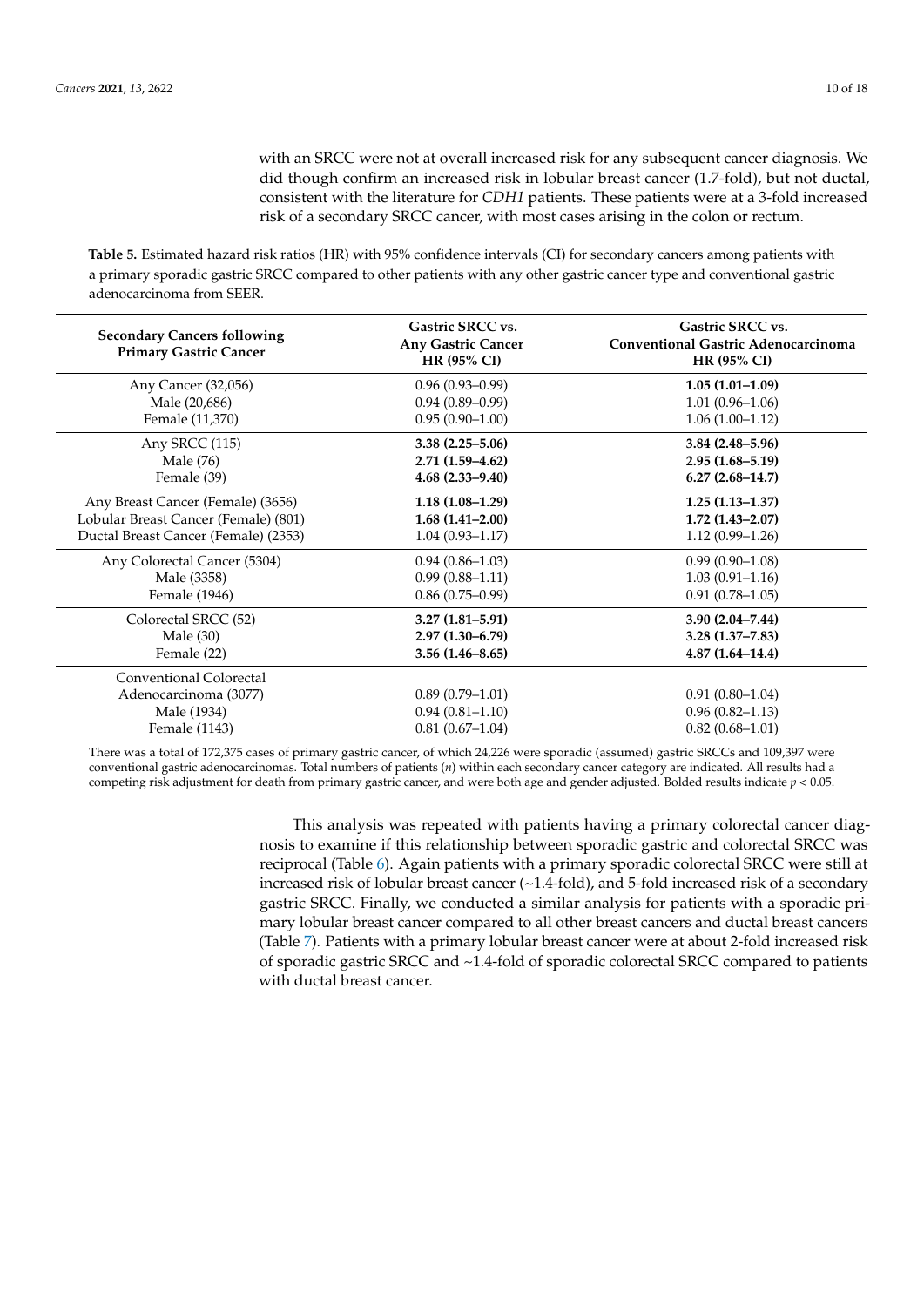<span id="page-10-0"></span>**Table 6.** Estimated hazard risk ratios (HR) with 95% confidence intervals (CI) for secondary cancers among patients with a primary sporadic colorectal SRCC compared to other patients with any other colorectal cancer type and conventional colorectal adenocarcinoma from SEER.

| <b>Secondary Cancers following</b><br><b>Primary Colorectal Cancer</b> | Colorectal SRCC vs.<br><b>Any Colorectal Cancer</b><br><b>HR (95% CI)</b> | Colorectal SRCC vs.<br><b>Conventional Colorectal Adenocarcinoma</b><br><b>HR (95% CI)</b> |
|------------------------------------------------------------------------|---------------------------------------------------------------------------|--------------------------------------------------------------------------------------------|
| Any Cancer (227,305)                                                   | $0.97(0.92 - 1.02)$                                                       | $1.06(1.01-1.12)$                                                                          |
| Male (127,582)                                                         | $0.93(0.86 - 1.00)$                                                       | $1.03(0.96 - 1.10)$                                                                        |
| Female (99,723)                                                        | $1.04(0.96 - 1.02)$                                                       | $1.12(1.03 - 1.21)$                                                                        |
| Any SRCC (797)                                                         | $6.61(4.71 - 9.27)$                                                       | $7.91(5.61-11.2)$                                                                          |
| Male (462)                                                             | $5.82(3.63 - 9.32)$                                                       | $6.99(4.34-11.3)$                                                                          |
| Female (335)                                                           | 7.79 (4.79–12.7)                                                          | $9.21(5.61 - 15.1)$                                                                        |
| Any Breast Cancer (Female) (35,515)                                    | $0.99(0.87-1.13)$                                                         | $1.05(0.93 - 1.20)$                                                                        |
| Lobular Breast Cancer (Female) (6576)                                  | $1.23(0.94 - 1.61)$                                                       | $1.38(1.05-1.81)$                                                                          |
| Ductal Breast Cancer (Female) (24,314)                                 | $0.91(0.77-1.07)$                                                         | $0.95(0.81 - 1.12)$                                                                        |
| Any Gastric Cancer (5210)                                              | $1.47(1.12 - 1.95)$                                                       | $1.60(1.21-2.12)$                                                                          |
| Male (3294)                                                            | $1.31(0.91 - 1.91)$                                                       | $1.45(1.00-2.11)$                                                                          |
| Female (1916)                                                          | $1.75(1.15-2.67)$                                                         | $1.87(1.23 - 2.85)$                                                                        |
| Gastric SRCC (574)                                                     | $4.67(2.93 - 7.46)$                                                       | $5.47(3.41 - 8.77)$                                                                        |
| Male (328)                                                             | $3.58(1.77 - 7.22)$                                                       | $4.23(2.09 - 8.57)$                                                                        |
| Female (246)                                                           | $6.24(3.32 - 11.7)$                                                       | $7.17(3.79-13.6)$                                                                          |
| Conventional Gastric Adenocarcinoma (3336)                             | $0.97(0.63 - 1.49)$                                                       | $1.04(0.67-1.59)$                                                                          |
| Male (2223)                                                            | $1.05(0.63 - 1.75)$                                                       | $1.13(0.68 - 1.89)$                                                                        |
| Female (1113)                                                          | $0.82(0.37-1.83)$                                                         | $0.82(0.38 - 1.90)$                                                                        |

There was a total of 1,068,086 cases of primary colorectal cancer, of which 9254 were sporadic (assumed) colorectal SRCCs and 666,362 were conventional colorectal adenocarcinomas. Total number of patients (*n*) within each secondary cancer category are indicated. All results had a competing risk adjustment for death from primary colorectal cancer, and were both age and gender adjusted. Bolded results indicate  $p < 0.05$ .

<span id="page-10-1"></span>**Table 7.** Estimated hazard risk ratios (HR) with 95% confidence intervals (CI) for secondary cancers among patients with a primary sporadic lobular breast cancer compared to other patients with any other breast cancer type and ductal breast cancer in SEER.

| <b>Secondary Cancers following</b><br><b>Primary Lobular Breast Cancer</b> | Lobular Breast Cancer vs.<br><b>Any Breast Cancer</b><br>$HR(95\% CI)$ | Lobular Breast Cancer vs.<br><b>Ductal Breast Cancer</b><br><b>HR (95% CI)</b> |
|----------------------------------------------------------------------------|------------------------------------------------------------------------|--------------------------------------------------------------------------------|
| Any Cancer (235,984)                                                       | $1.14(1.13-1.15)$                                                      | $1.12(1.11-1.13)$                                                              |
| Any SRCC (1140)                                                            | $1.73(1.52 - 1.97)$                                                    | $1.78(1.56 - 2.04)$                                                            |
| Any Gastric Cancer (3612)                                                  | $1.28(1.18-1.39)$                                                      | $1.29(1.19-1.40)$                                                              |
| Gastric SRCC (667)                                                         | $1.97(1.67 - 2.32)$                                                    | $2.00(1.68 - 2.34)$                                                            |
| Conventional Gastric Adenocarcinoma<br>(1950)                              | $1.16(1.03-1.29)$                                                      | $1.17(1.05-1.32)$                                                              |
| Any Colorectal Cancer (35,343)                                             | $1.06(1.03-1.09)$                                                      | $1.04(1.01-1.07)$                                                              |
| Colorectal SRCC (258)                                                      | $1.34(1.01-1.80)$                                                      | $1.42(1.05-1.91)$                                                              |
| Conventional Colorectal<br>Adenocarcinoma (20,993)                         | $1.00(0.96 - 1.03)$                                                    | $0.97(0.94 - 1.01)$                                                            |

There was a total of 1,703,071 cases of primary breast cancer in females, of which 340,930 were sporadic (assumed) lobular breast cancers and 1,157,464 were ductal breast cancers. Total number of patients (*n*) within each secondary cancer category are indicated. All results had a competing risk adjustment for death from primary breast cancer, and were age adjusted. Bolded results indicate  $p < 0.05$ .

## **4. Discussion**

In this paper we examined the endoscopic, surgical, and surveillance outcomes over nearly 20 years in one of the largest asymptomatic *CDH1* mutation carrier cohorts and highlighted patient management considerations that need further investigation. In particular, we observed that despite the standard of care recommendation for PTG, nearly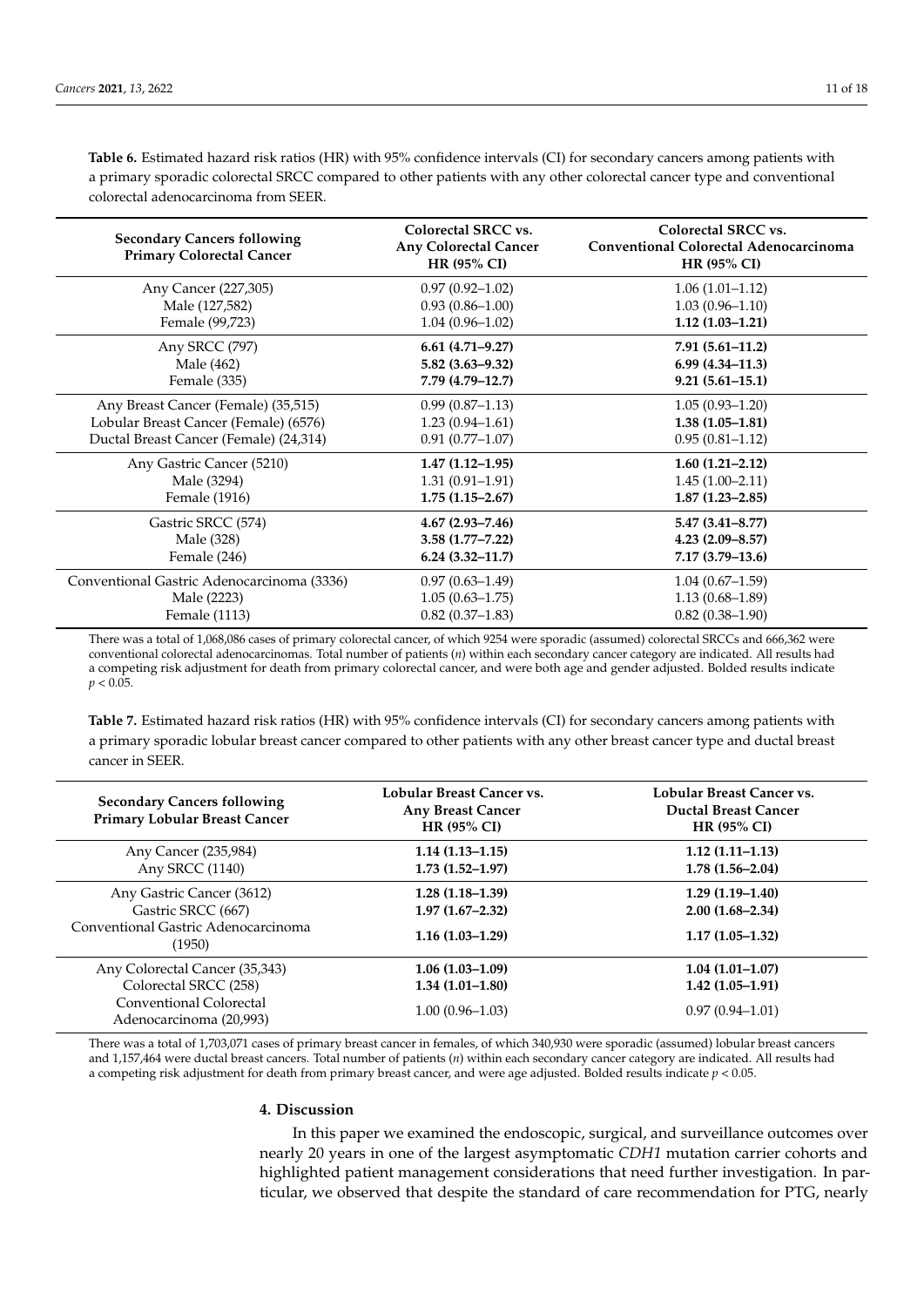one-third of our patients have declined PTG. The primary reasons were usually older age at mutation carrier status discovery, which these patients have been genetically fortunate to escape symptomatic disease, and hesitancy regarding proceeding forward with PTG. In our practice, these patients, in accordance with consensus guidelines, underwent at least annual endoscopic surveillance and biopsies [\[66\]](#page-16-1). For many of them, a negative biopsy result tended to defer their decision on PTG, whereas a positive biopsy was usually the triggering event for consenting to the procedure. However, it is well known that biopsy effectiveness is poor [\[24](#page-15-5)[,67\]](#page-17-0), and the lag time between cancer foci development and the risk of symptomatic and potentially incurable disease is not known. Also, in addition to the known lobular breast cancer risk, we observed other secondary cancers including a colorectal SRCC in a 46-year-old patient. Thus, our experiences generated the additional aims of this research, whereby we compared endoscopic effectiveness between historically random biopsies and the now consensus Cambridge Protocol, and estimated potential secondary cancer risks in these patients.

PTG for *CDH1* mutation carriers is a potentially lifesaving intervention, however this surgery and its sequelae are not without morbidity or effects on quality of life [\[23](#page-15-4)[,68\]](#page-17-1). Postoperative complications, including anastomotic leaks and strictures, have been reported in up to 46% of patients [\[22,](#page-15-3)[69\]](#page-17-2). Quality of life has been routinely correlated to postsurgical outcomes, with up to half of patients expressing decisional regret in the first four weeks following surgery, with slow resolution [\[21,](#page-15-2)[70\]](#page-17-3). The advent of multigene panel testing has also led to the discovery of a myriad of *CDH1* mutations, for many of which clinical significance has not been established [\[71](#page-17-4)[–74\]](#page-17-5). Patient counseling requires a multidisciplinary team approach to manage the host of genetic, surveillance, surgical, nutritional, and psychosomatic considerations of this unique population.

Despite *CDH1*-mutation driven HDGC being autosomal dominant in nature, the myriad of mutation types poses two problematic patient counseling concerns. The first is that not all mutations appear to have the same disease penetrance, as some studies report up to 20–30% of patients will not develop gastric cancer [\[62\]](#page-16-2). However, these numbers arise from very small cohorts. In a recent large cohort of 95 patients with *CDH1* mutations and a family history of HDGC having undergone PTG, cancer foci were found in 89% of specimens, consistent with our detection rate of 85% [\[75\]](#page-17-6). Second, there are large temporal differences in the timing of disease onset, for which some patients would seek a surveillance option to delay surgery for as long as possible. In our cohort of asymptomatic patients, patients choosing to not undergo PTG tended to be older at the time of genetic testing, often being identified on family history following the discovery of the mutation in a younger proband. However, these patients represent a self-selected group that have fortunately not had earlier disease onset. This is also reflected in that those patients with negative pathology on their PTG tended to be older than patients with a positive result (44 versus 34 years old).

Patients choosing not to undergo PTG are recommended to undergo a surveillance endoscopy every 6–12 months. The intention is to detect disease at early stages to maximize the chances of curative surgery. This option is however suboptimal as cancer foci are microscopic with a low endoscopic detection rate, and given the diffuse nature of this cancer, macroscopic tumor formation is rarely appreciated before regional and metastatic spread has occurred. It is estimated that reliable detection of a single cancer foci may require at least 300 biopsies [\[37\]](#page-15-14). The natural time course of progression from mucosal cancer foci to fulminant disease is also not known, and given the extremely rare nature of this disease, it is unlikely these kinds of questions can ever be answered. This uncertainty is why patients are recommended to undergo PTG early in adulthood upon genetic confirmation of the mutation  $[6-8]$  $[6-8]$ .

Consistent with the literature, our large cohort undergoing random surveillance biopsies had a test sensitivity of under 20%. Endoscopic adjuvants to facilitate random biopsy selection have not improved diagnostic yield [\[25](#page-15-6)[,26\]](#page-15-7). Attempts to improve this yield through systematic sampling via the Cambridge Protocol have become a new standard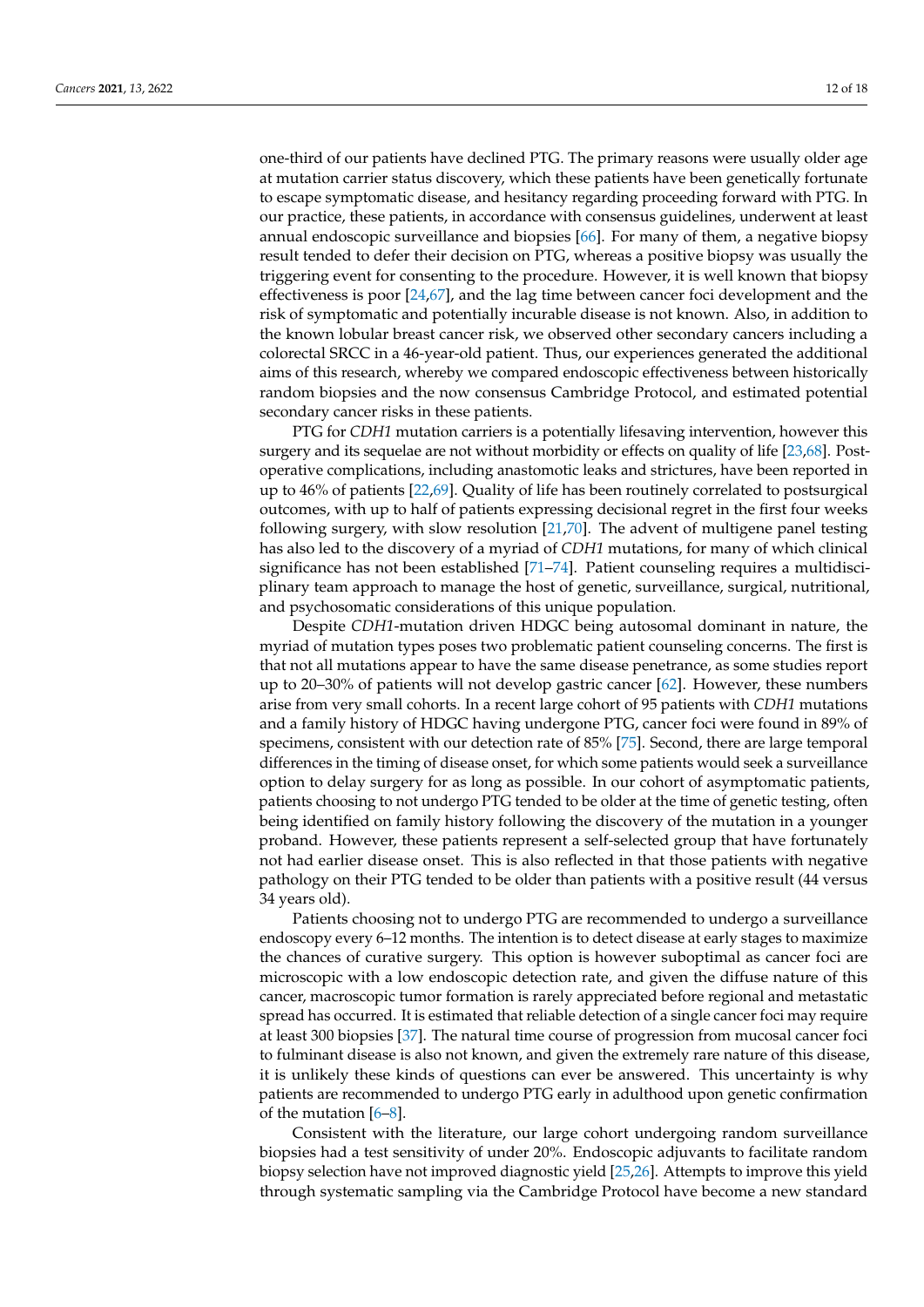by consensus over the last five years. However, in this first systematic review of its kind, we have shown that diagnostic yield is not significantly improved over random biopsies. have shown that diagnostic yield is not significantly improved over random biopsies. Therefore, patients choosing surveillance over PTG must be fully informed of the poor Therefore, patients choosing surveillance over PTG must be fully informed of the poor and unreliable nature of this test. Systematic biopsy protocols are unlikely to adequately and unreliable nature of this test. Systematic biopsy protocols are unlikely to adequately compensate for the inherent inferiority of this surveillance procedure. compensate for the inherent inferiority of this surveillance procedure.

The secondary cancer risk beyond lobular breast cancer has long been suspected [\[76\]](#page-17-7), The secondary cancer risk beyond lobular breast cancer has long been suspected [76], but establishing its incidence is limited by the rarity of *CDH1* mutation prevalence. Case but establishing its incidence is limited by the rarity of *CDH1* mutation prevalence. Case reports have noted secondary SRCCs in *CDH1* mutation patients in the colon and appendix [\[16\]](#page-14-15). One study has noted an increased risk of colorectal cancer in a family with a dix [16]. One study has noted an increased risk of colorectal cancer in a family with a *CDH1* missense germline mutation [\[77,](#page-17-8)[78\]](#page-17-9). We have therefore used cases of sporadic gastric  $SRCCs$  in  $SEER$  to crudely estimate possible secondary cancer risks in our *CDH1* mutation patients, recognizing that SRCCs comprise 10–18% of all gastric cancer cases whereas HDGC are fewer at  $1-3\%$  [\[15\]](#page-14-14). However, our SEER results reproduced the increased lobular breast cancer risk already known in HDGC patients. This is also a particularly novel result as this would suggest that the mechanisms behind gastric SRCC, regardless of mutation status, might also confer an increased lobular breast cancer risk. This warrants further investigation. Our results also additionally uncover an increased risk of colorectal SRCC. The reciprocal risk of gastric SRCC among colorectal SRCC patients suggests that these two groups may share similar genetic risk factors, which could include *CDH1* and other related mutations. There is currently no consensus regarding the overall utility of increased colorectal cancer screening on the basis of *CDH1* mutation status alone [\[6\]](#page-14-5). If the link between colorectal SRCCs and *CDH1* mutations can be more directly established, highrisk endoscopic colorectal screening may be an important management strategy for these patients. Finally, the increased risk of sporadic secondary gastric and colorectal SRCCs is seen for lobular breast cancer patients over ductal breast cancer patients. These results overall can lead to a conjecture of an overarching signet-ring cell syndrome between gastric, colorectal, and lobular breastcancers (Figure [2\)](#page-12-0).

<span id="page-12-0"></span>

**Figure 2.** Postulated interrelationship between gastric, colorectal, and lobular breast cancers. The **Figure 2.** Postulated interrelationship between gastric, colorectal, and lobular breast cancers. The link between gastric SRCC and lobular breast cancer is recognized in *CDH1* germline mutation tients. Our speculative results from sporadic gastric, colorectal, and lobular breast cancer patients patients. Our speculative results from sporadic gastric, colorectal, and lobular breast cancer patients  $\Gamma$ (Tables  $5-7$  $5-7$ ) postulate the existence of bidirectional relationships across all three cancer subtypes that warrant further investigations.

The results of our study are not without limitations. Overall, the study of the management *CDH1*-mutation driven HDGC is fragmented to small case studies that are further undermined by an under appreciation that not all *CDH1* mutations carry an equivalent disease burden potential [\[79](#page-17-10)[–81\]](#page-17-11). Our own cohort represents one of the largest known, but but numbers only about 100 patients. Despite this, our results regarding endoscopic, path-numbers only about 100 patients. Despite this, our results regarding endoscopic, pathologic, and secondary cancers are among the largest to date. As most studies involving *CDH1* mutation patients are either case reports or very small case series, there are no studies ies designed to directly compare endoscopic sampling techniques. This precludes conduct  $\overline{a}$  formalized meta-analysis. Nevertheless, we have demonstrated that the diagnostic that the diagnostic that the diagnostic term of the diagnostic term of the diagnostic term of the diagnostic term of the diagnostic designed to directly compare endoscopic sampling techniques. This precludes conduct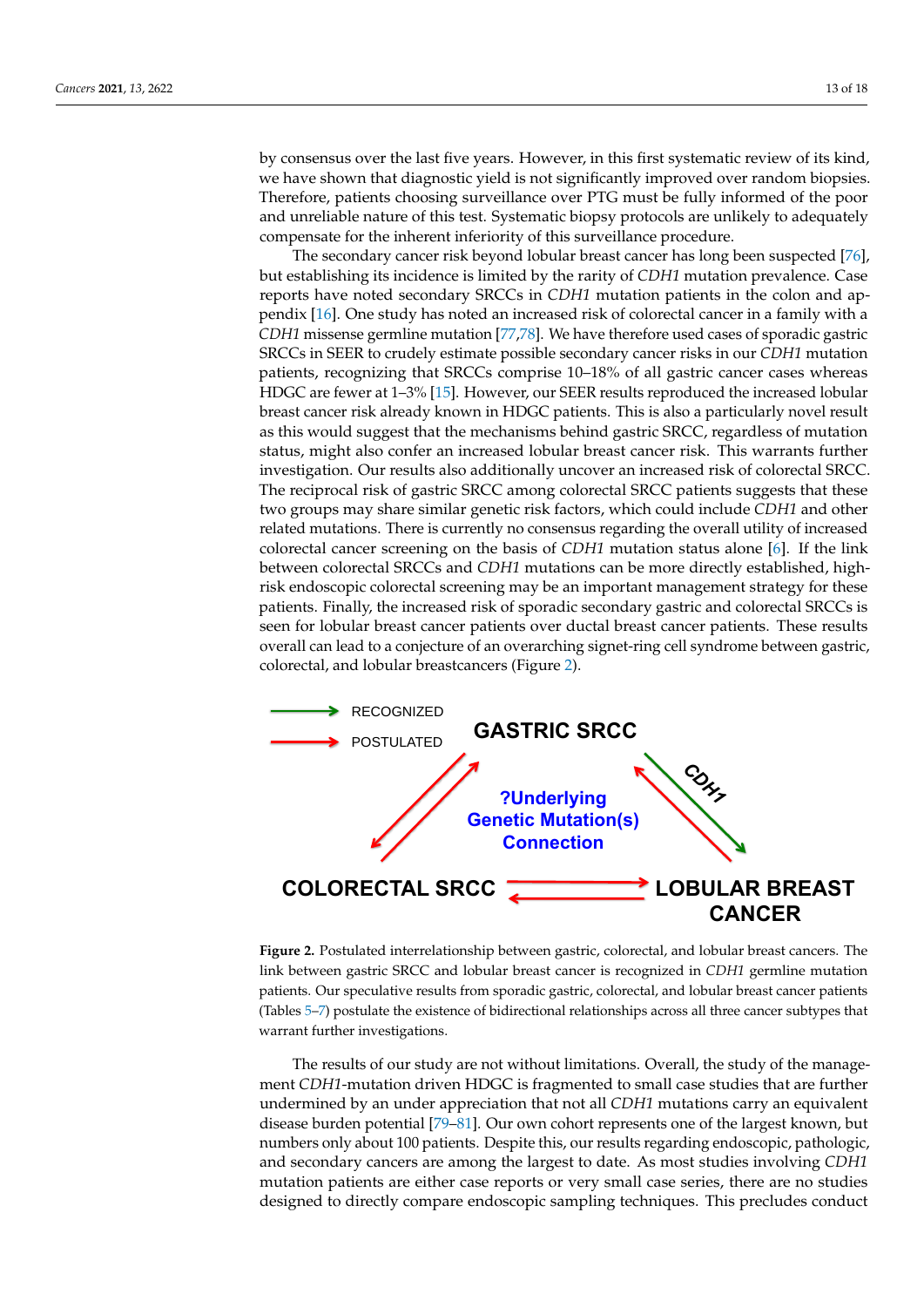of a formalized meta-analysis. Nevertheless, we have demonstrated that the diagnostic yield of random biopsies in the literature is consistent with our results, and the estimate of the diagnostic yield from the Cambridge Protocol is likely a reasonable representation of the real-world reliability of this test. It is unlikely that the lack of improvement with Cambridge Protocol is due to publication bias, as we can demonstrate that that there are no significant differences in gender, age at surgery, cancer stage, or number of foci found on final pathology in the two groups.

We wish to explicitly acknowledge that our findings presented in Section [3.3](#page-8-1) from the SEER database relate only to presumed sporadic cases of gastric, colorectal, and lobular breast cancer. Any applicability to HDGC is a postulation that requires further investigation from the amalgamation of patient outcomes across cohorts worldwide, given the rarity of this disease. A major limitation of SEER is that no genetic information is available in this database. Our motivation for conducting this aim of our study arose from our findings of secondary cancers in our *CDH1* cohort, and large databases like SEER serve as the only currently available patient data repositories to explore potential additional cancer risks among populations with rare cancers. As most of our patients have a single *CDH1* mutation [NM\_004360.4(CDH1):c.2398delC (p.Arg800Alafs)], it is possible that our findings of secondary cancers will not translate across other *CDH1* germline mutations. However, the strength of our study is that we have among the largest *CDH1* germline mutation cohorts with up to nearly 20 years of follow-up data, which may explain our findings of other secondary cancers.

## **5. Conclusions**

Overall, while patients are contemplating PTG, systematic endoscopic examination and biopsy protocols should be employed to rule out active early disease. However, clinicians must be explicit with patients that these exams have extremely poor performance rates and should not be used as a reassuring surrogate for delaying surgery in the context of negative biopsy results. In order to better counsel patients at risk of HDGC, *CDH1* mutation epidemiology must be more comprehensively characterized. Therefore, a centralized repository of patient outcomes is necessary, given the rarity of these mutations in the general population. Such data would provide both patients and clinicians with more effective data to manage risk in those delaying or refusing PTG, and for uncovering new challenges patients may face after their natural clinical course changes following PTG, including other secondary cancers.

**Supplementary Materials:** The following are available online at [https://www.mdpi.com/article/](https://www.mdpi.com/article/10.3390/cancers13112622/s1) [10.3390/cancers13112622/s1,](https://www.mdpi.com/article/10.3390/cancers13112622/s1) Table S1: Systematic review search strings, Table S2: Inclusion and exclusion criteria for systematic review study selection. Table S3: Risk of bias assessment for all included case series and case reports. Table S4: Data extraction table from included studies. Table S5: Variable definition in SEER secondary cancer analysis. Table S6: Exclusion criteria and counts of all cases in SEER secondary cancer analysis. Table S7: Secondary cancers observed in Newfoundland and Labrador *CDH1* mutation cohort.

**Author Contributions:** Conceptualization, M.G.K.B., A.M.; methodology, M.G.K.B.; formal analysis, M.G.K.B.; investigation, M.G.K.B.; data curation, M.G.K.B., S.R.B., A.C.O., M.G.R., C.L.H., C.C.S.; writing—original draft preparation, M.G.K.B.; writing—review and editing, M.G.K.B., A.M.; visualization, M.G.K.B.; supervision, M.G.K.B., A.M.; project administration, M.G.K.B. All authors have read and agreed to the published version of the manuscript.

**Funding:** This research received no external funding.

**Institutional Review Board Statement:** The study was conducted according to the guidelines of the Declaration of Helsinki, and approved by the Health Research Ethics Board of Memorial University of Newfoundland (protocol code 2018.215, October 1, 2018). Permission to obtain the SEER database was obtained with the ID number 10095-Nov2018 via signed agreements.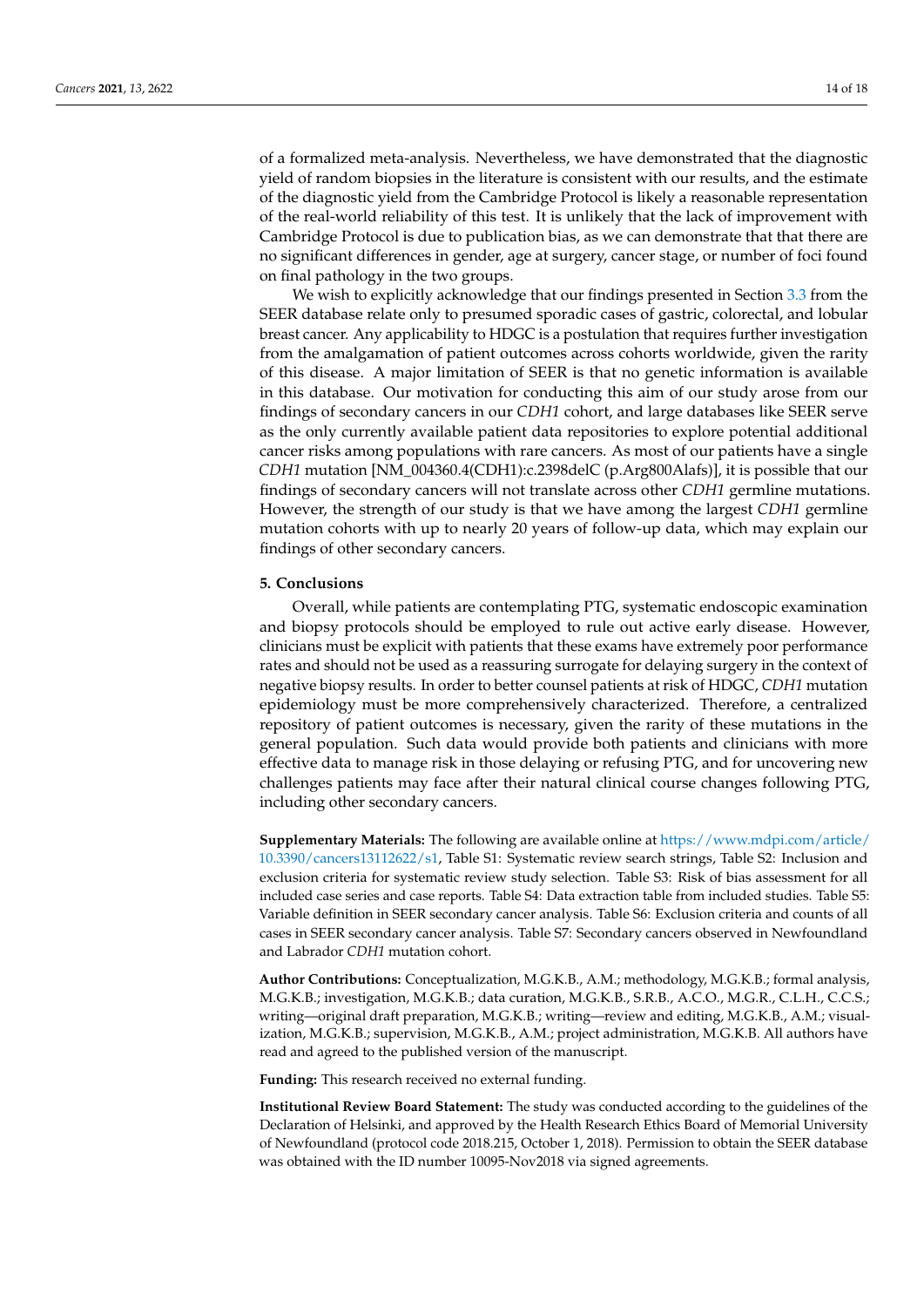**Informed Consent Statement:** Patient consent for the Newfoundland and Labrador cohort study was waived due to secondary chart review of patient data in accordance with Institutional Review Board approval as described above. Data release from the SEER database does not require informed patient consent.

**Data Availability Statement:** All raw data for our systematic review is presented in the Supplementary File with references to all sources. Raw data from SEER [\(www.seer.cancer.gov](www.seer.cancer.gov) (accessed on 19 April 2021)) is publicly available via signed agreements.

**Acknowledgments:** We wish to thank Andre MacMillian at the Newfoundland and Labrador Provincial Medical Genetics program for data acquiring assistance.

**Conflicts of Interest:** The authors declare no conflict of interest.

## **References**

- <span id="page-14-0"></span>1. Fitzgerald, R.C.; Hardwick, R.; Huntsman, D.; Carneiro, F.; Guilford, P.; Blair, V.; Chung, D.C.; Norton, J.; Ragunath, K.; Van Krieken, J.H.; et al. Hereditary diffuse gastric cancer: Updated consensus guidelines for clinical management and directions for future research. *J. Med. Genet.* **2010**, *47*, 436–444. [\[CrossRef\]](http://doi.org/10.1136/jmg.2009.074237) [\[PubMed\]](http://www.ncbi.nlm.nih.gov/pubmed/20591882)
- <span id="page-14-1"></span>2. Becker, K.F.; Atkinson, M.; Reich, U.; Becker, I.; Nekarda, H.; Siewert, J.R.; Höfler, H. E-cadherin gene mutations provide clues to diffuse type gastric carcinomas. *Cancer Res.* **1994**, *54*, 3845–3852.
- <span id="page-14-2"></span>3. Hansford, S.; Kaurah, P.; Li-Chang, H.; Woo, M.; Senz, J.; Pinheiro, H.; Schrader, K.A.; Schaeffer, D.F.; Shumansky, K.; Zogopoulos, G.; et al. Hereditary diffuse gastric cancer syndrome: Cdh1 mutations and beyond. *JAMA Oncol.* **2015**, *1*, 23–32. [\[CrossRef\]](http://doi.org/10.1001/jamaoncol.2014.168)
- <span id="page-14-3"></span>4. Guilford, P.; Hopkins, J.; Harraway, J.; McLeod, M.; McLeod, N.; Harawira, P.; Taite, H.; Scoular, R.; Miller, A.C.; Reeve, A.E. E-cadherin germline mutations in familial gastric cancer. *Nat. Cell Biol.* **1998**, *392*, 402–405. [\[CrossRef\]](http://doi.org/10.1038/32918) [\[PubMed\]](http://www.ncbi.nlm.nih.gov/pubmed/9537325)
- <span id="page-14-4"></span>5. Dossus, L.; Benusiglio, P.R. Lobular breast cancer: Incidence and genetic and non-genetic risk factors. *Breast Cancer Res.* **2015**, *17*, 37. [\[CrossRef\]](http://doi.org/10.1186/s13058-015-0546-7) [\[PubMed\]](http://www.ncbi.nlm.nih.gov/pubmed/25848941)
- <span id="page-14-5"></span>6. Van Der Post, R.S.; Vogelaar, I.P.; Carneiro, F.; Guilford, P.; Huntsman, D.; Hoogerbrugge, N.; Caldas, C.; Schreiber, K.E.C.; Hardwick, R.H.; Ausems, M.G.E.M.; et al. Hereditary diffuse gastric cancer: Updated clinical guidelines with an emphasis on germlineCDH1mutation carriers. *J. Med. Genet.* **2015**, *52*, 361–374. [\[CrossRef\]](http://doi.org/10.1136/jmedgenet-2015-103094) [\[PubMed\]](http://www.ncbi.nlm.nih.gov/pubmed/25979631)
- <span id="page-14-6"></span>7. van der Post, R.S.; Oliveira, C.; Guilford, P.; Carneiro, F. Hereditary gastric cancer: What's new? Update 2013–2018. *Fam. Cancer* **2019**, *18*, 363–367. [\[CrossRef\]](http://doi.org/10.1007/s10689-019-00127-7)
- <span id="page-14-7"></span>8. Blair, V.R.; McLeod, M.; Carneiro, F.; Coit, D.G.; D'Addario, J.L.; van Dieren, J.M.; Harris, K.L.; Hoogerbrugge, N.; Oliveira, C.; van der Post, R.S.; et al. Hereditary diffuse gastric cancer: Updated clinical practice guidelines. *Lancet Oncol.* **2020**, *21*, e386–e397. [\[CrossRef\]](http://doi.org/10.1016/S1470-2045(20)30219-9)
- <span id="page-14-8"></span>9. Majewski, I.J.; Kluijt, I.; Cats, A.; Scerri, T.S.; De Jong, D.; Kluin, R.J.C.; Hansford, S.; Hogervorst, F.B.L.; Bosma, A.J.; Hofland, I.; et al. An α-E-catenin (CTNNA1) mutation in hereditary diffuse gastric cancer. *J. Pathol.* **2013**, *229*, 621–629. [\[CrossRef\]](http://doi.org/10.1002/path.4152)
- <span id="page-14-9"></span>10. Shenoy, S. CDH1 (E-Cadherin) Mutation and Gastric Cancer: Genetics, Molecular Mechanisms and Guidelines for Management. *Cancer Manag. Res.* **2019**, *11*, 10477–10486. [\[CrossRef\]](http://doi.org/10.2147/CMAR.S208818) [\[PubMed\]](http://www.ncbi.nlm.nih.gov/pubmed/31853199)
- <span id="page-14-10"></span>11. Melo, S.; Figueiredo, J.; Fernandes, M.S.; Gonçalves, M.; Morais-De-Sá, E.; Sanches, J.M.; Seruca, R. Predicting the Functional Impact of CDH1 Missense Mutations in Hereditary Diffuse Gastric Cancer. *Int. J. Mol. Sci.* **2017**, *18*, 2687. [\[CrossRef\]](http://doi.org/10.3390/ijms18122687)
- <span id="page-14-11"></span>12. Huynh, J.M.; Laukaitis, C.M. Panel testing reveals nonsense and missense CDH 1 mutations in families without hereditary diffuse gastric cancer. *Mol. Genet. Genom. Med.* **2016**, *4*, 232–236. [\[CrossRef\]](http://doi.org/10.1002/mgg3.197)
- <span id="page-14-12"></span>13. Figueiredo, J.; Melo, S.; Carneiro, P.; Moreira, A.M.; Fernandes, M.S.; Ribeiro, A.S.; Guilford, P.; Paredes, J.; Seruca, R. Clinical spectrum and pleiotropic nature of *cdh1* germline mutations. *J. Med. Genet.* **2019**, *56*, 199–208. [\[CrossRef\]](http://doi.org/10.1136/jmedgenet-2018-105807)
- <span id="page-14-13"></span>14. Oliveira, C.; Sousa, S.; Pinheiro, H.; Karam, R.; Bordeira–Carriço, R.; Senz, J.; Kaurah, P.; Carvalho, J.; Pereira, R.; Gusmão, L.; et al. Quantification of Epigenetic and Genetic 2nd Hits in CDH1 During Hereditary Diffuse Gastric Cancer Syndrome Progression. *Gastroenterology* **2009**, *136*, 2137–2148. [\[CrossRef\]](http://doi.org/10.1053/j.gastro.2009.02.065) [\[PubMed\]](http://www.ncbi.nlm.nih.gov/pubmed/19269290)
- <span id="page-14-14"></span>15. Benesch, M.G.; Mathieson, A. Epidemiology of Signet Ring Cell Adenocarcinomas. *Cancers* **2020**, *12*, 1544. [\[CrossRef\]](http://doi.org/10.3390/cancers12061544) [\[PubMed\]](http://www.ncbi.nlm.nih.gov/pubmed/32545410)
- <span id="page-14-15"></span>16. Hamilton, L.E.; Jones, K.; Church, N.; Medlicott, S. Synchronous appendiceal and intramucosal gastric signet ring cell carcinomas in an individual with CDH1-associated hereditary diffuse gastric carcinoma: A case report of a novel association and review of the literature. *BMC Gastroenterol.* **2013**, *13*, 114. [\[CrossRef\]](http://doi.org/10.1186/1471-230X-13-114) [\[PubMed\]](http://www.ncbi.nlm.nih.gov/pubmed/23849133)
- 17. Richards, F.M.; McKee, S.A.; Rajpar, M.H.; Cole, T.R.P.; Evans, D.G.R.; Jankowski, J.; McKeown, C.; Sanders, D.S.A.; Maher, E.R. Germline E-cadherin Gene (CDH1) Mutations Predispose to Familial Gastric Cancer and Colorectal Cancer. *Hum. Mol. Genet.* **1999**, *8*, 607–610. [\[CrossRef\]](http://doi.org/10.1093/hmg/8.4.607)
- <span id="page-14-16"></span>18. Ottenhof, N.A.; De Wilde, R.F.; Morsink, F.H.; De Leng, W.W.; Ausems, M.G.; Morreau, H.; Van Hillegersberg, R.; Offerhaus, G.J.A.; Milne, A.N. Pancreatic ductal adenocarcinoma in hereditary diffuse gastric cancer. A case report. *Hum. Pathol.* **2012**, *43*, 457–461. [\[CrossRef\]](http://doi.org/10.1016/j.humpath.2011.06.008) [\[PubMed\]](http://www.ncbi.nlm.nih.gov/pubmed/21992816)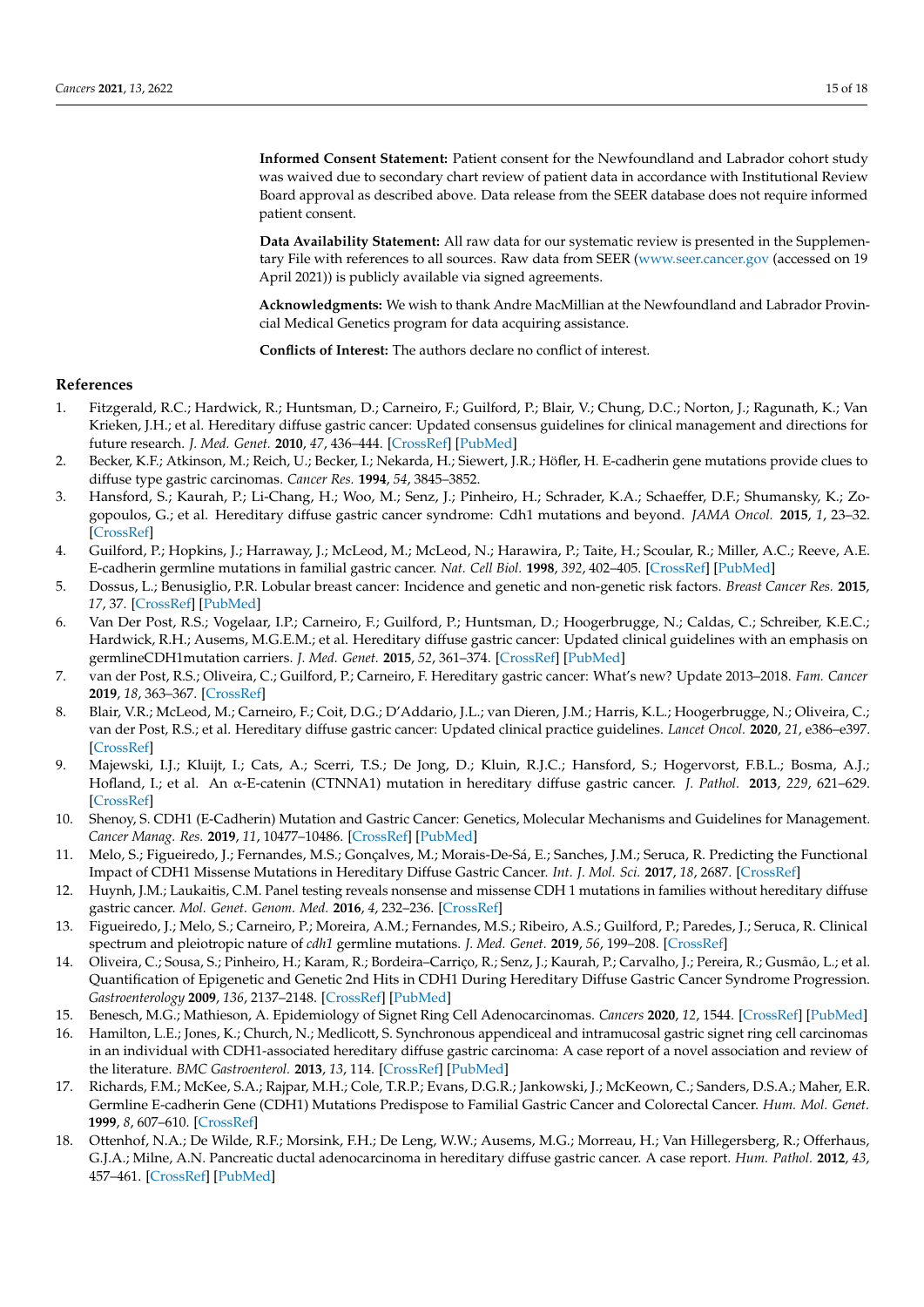- <span id="page-15-0"></span>19. Roberts, M.E.; Ranola, J.M.O.; Marshall, M.L.; Susswein, L.R.; Graceffo, S.; Bohnert, K.; Tsai, G.; Klein, R.T.; Hruska, K.S.; Shirts, B.H. Comparison of CDH1 Penetrance Estimates in Clinically Ascertained Families vs Families Ascertained for Multiple Gastric Cancers. *JAMA Oncol.* **2019**, *5*, 1325–1331. [\[CrossRef\]](http://doi.org/10.1001/jamaoncol.2019.1208)
- <span id="page-15-1"></span>20. Laszkowska, M.; Silver, E.R.; Schrope, B.; Kastrinos, F.; Wang, T.C.; Hur, C. Optimal Timing of Total Gastrectomy to Prevent Diffuse Gastric Cancer in Individuals With Pathogenic Variants in CDH1. *Clin. Gastroenterol. Hepatol.* **2020**, *18*, 822–829.e4. [\[CrossRef\]](http://doi.org/10.1016/j.cgh.2019.06.009)
- <span id="page-15-2"></span>21. Muir, J.; Aronson, M.; Esplen, M.-J.; Pollett, A.; Swallow, C.J. Prophylactic Total Gastrectomy: A Prospective Cohort Study of Long-Term Impact on Quality of Life. *J. Gastrointest. Surg.* **2016**, *20*, 1950–1958. [\[CrossRef\]](http://doi.org/10.1007/s11605-016-3287-8) [\[PubMed\]](http://www.ncbi.nlm.nih.gov/pubmed/27752808)
- <span id="page-15-3"></span>22. Kaurah, P.; Talhouk, A.; Macmillan, A.; Lewis, I.; Chelcun-Schreiber, K.; Yoon, S.S.; Huntsman, D. Hereditary diffuse gastric cancer: Cancer risk and the personal cost of preventive surgery. *Fam. Cancer* **2019**, *18*, 429–438. [\[CrossRef\]](http://doi.org/10.1007/s10689-019-00133-9) [\[PubMed\]](http://www.ncbi.nlm.nih.gov/pubmed/31273560)
- <span id="page-15-4"></span>23. Strong, V.E.; Gholami, S.; Shah, M.A.; Tang, L.H.; Janjigian, Y.Y.; Schattner, M.; Selby, L.V.; Yoon, S.S.; Salo-Mullen, E.; Stadler, Z.K.; et al. Total gastrectomy for hereditary diffuse gastric cancer at a single center: Postsurgical outcomes in 41 patients. *Ann. Surg.* **2017**, *266*, 1006–1012. [\[CrossRef\]](http://doi.org/10.1097/SLA.0000000000002030) [\[PubMed\]](http://www.ncbi.nlm.nih.gov/pubmed/27759617)
- <span id="page-15-5"></span>24. Rocha, J.P.; Gullo, I.; Wen, X.; Devezas, V.; Baptista, M.; Oliveira, C.; Carneiro, F. Pathological features of total gastrectomy specimens from asymptomatic hereditary diffuse gastric cancer patients and implications for clinical management. *Histopathology* **2018**, *73*, 878–886. [\[CrossRef\]](http://doi.org/10.1111/his.13715)
- <span id="page-15-6"></span>25. Hüneburg, R.; Marwitz, T.; Van Heteren, P.; Weismüller, T.J.; Trebicka, J.; Adam, R.; Aretz, S.; Bouza, A.P.; Pantelis, D.; Kalff, J.C.; et al. Chromoendoscopy in combination with random biopsies does not improve detection of gastric cancer foci in CDH1 mutation positive patients. *Endosc. Int. Open* **2016**, *4*, E1305–E1310. [\[CrossRef\]](http://doi.org/10.1055/s-0042-112582) [\[PubMed\]](http://www.ncbi.nlm.nih.gov/pubmed/27995193)
- <span id="page-15-7"></span>26. Kumar, S.; Katona, B.; Long, J.M.; Domchek, S.; Rustgi, A.K.; Roses, R.; Ginsberg, G.G. Endoscopic Ultrasound Has Limited Utility in Diagnosis of Gastric Cancer in Carriers of CDH1 Mutations. *Clin. Gastroenterol. Hepatol.* **2020**, *18*, 505–508.e1. [\[CrossRef\]](http://doi.org/10.1016/j.cgh.2019.04.064)
- <span id="page-15-8"></span>27. Hebbard, P.C.; MacMillan, A.; Huntsman, D.; Kaurah, P.; Carneiro, F.; Wen, X.; Kwan, A.; Boone, D.; Bursey, F.; Green, J.; et al. Prophylactic Total Gastrectomy (PTG) for Hereditary Diffuse Gastric Cancer (HDGC): The Newfoundland Experience with 23 Patients. *Ann. Surg. Oncol.* **2009**, *16*, 1890–1895. [\[CrossRef\]](http://doi.org/10.1245/s10434-009-0471-z) [\[PubMed\]](http://www.ncbi.nlm.nih.gov/pubmed/19408054)
- <span id="page-15-9"></span>28. Moga, C.; Guo, B.; Schopflocher, D.; Harstall, C. *Development of a Quality Appraisal Tool for Case Series Studies Using a Modified Delphi Technique*; Institute of Health Economics: Edmonton, AB, Canada, 2012.
- <span id="page-15-10"></span>29. Moola, S.; Munn, Z.; Tufanaru, C.; Aromataris, E.; Sears, K.; Sfetcu, R.; Currie, M.; Qureshi, R.; Mattis, P.; Lisy, K.; et al. Chapter 7: Systematic reviews of etiology and risk. In *JBI Manual for Evidence Synthesis*; Aromataris, E., Munn, Z., Eds.; JBI: Adelaide, Australia, 2020. Available online: <https://synthesismanual.jbi.global> (accessed on 1 November 2020). [\[CrossRef\]](http://doi.org/10.46658/JBIMES-20-08)
- <span id="page-15-11"></span>30. Surveillance, Epidemiology, and End Results (Seer) Program [\(www.Seer.Cancer.Gov\)](www.Seer.Cancer.Gov) Research Data (1975-2016), National Cancer Institute, DCCPS, Surveillance Research Program, Released April 2019, Based on the November 2018 Submission. Available online: <www.Seer.Cancer.Gov> (accessed on 1 November 2020).
- <span id="page-15-12"></span>31. Fine, J.P.; Gray, R.J. A proportional hazards model for the subdistribution of a competing risk. *J. Am. Stat. Assoc.* **1999**, *94*, 496–509. [\[CrossRef\]](http://doi.org/10.1080/01621459.1999.10474144)
- <span id="page-15-13"></span>32. Aziz, M.; Madan, R.; Bansal, A. Hereditary Diffuse Gastric Cancer: More than What Meets the Endoscopic Eye. *Kans. J. Med.* **2018**, *11*, 120–121. [\[CrossRef\]](http://doi.org/10.17161/kjm.v11i4.8710)
- 33. Barber, M.; Save, V.; Carneiro, F.; Dwerryhouse, S.; Lao-Sirieix, P.; Hardwick, R.; Caldas, C.; Fitzgerald, R. Histopathological and molecular analysis of gastrectomy specimens from hereditary diffuse gastric cancer patients has implications for endoscopic surveillance of individuals at risk. *J. Pathol.* **2008**, *216*, 286–294. [\[CrossRef\]](http://doi.org/10.1002/path.2415)
- 34. Bardram, L.; Hansen, T.V.O.; Gerdes, A.-M.; Timshel, S.; Friis-Hansen, L.; Federspiel, B. Prophylactic total gastrectomy in hereditary diffuse gastric cancer: Identification of two novel CDH1 gene mutations—A clinical observational study. *Fam. Cancer* **2014**, *13*, 231–242. [\[CrossRef\]](http://doi.org/10.1007/s10689-013-9698-8) [\[PubMed\]](http://www.ncbi.nlm.nih.gov/pubmed/24389957)
- 35. Black, M.D.; Kaneshiro, R.; I Lai, J.; Shimizu, D.M. Hereditary Diffuse Gastric Cancer Associated with E-cadherin Germline Mutation: A Case Report. *Hawaii J. Med. Public Health J. Asia Pac. Med. Public Health* **2014**, *73*, 204–207.
- 36. Caron, O.; Schielke, A.; Svrcek, M.; Fléjou, J.-F.; Garzon, J.; Olschwang, S.; Sézeur, A. Usefulness of Prophylactic Gastrectomy in a Novel Large Hereditary Diffuse Gastric Cancer (HDGC) Family. *Am. J. Gastroenterol.* **2008**, *103*, 2160–2161. [\[CrossRef\]](http://doi.org/10.1111/j.1572-0241.2008.01982_17.x)
- <span id="page-15-14"></span>37. Castro, R.; Lobo, J.; Pita, I.; Videira, F.; Pedro-Afonso, L.; Dinis-Ribeiro, M.; Brandão, C. Random biopsies in patients harboring a cdh1 mutation: Time to change the approach? *Rev. Esp. Enferm. Dig.* **2020**, *112*, 367–372. [\[CrossRef\]](http://doi.org/10.17235/reed.2020.6720/2019)
- 38. Charlton, A.; Blair, V.; Shaw, D.; Parry, S.; Guilford, P.; Martin, I.G. Hereditary diffuse gastric cancer: Predominance of multiple foci of signet ring cell carcinoma in distal stomach and transitional zone. *Gut* **2004**, *53*, 814–820. [\[CrossRef\]](http://doi.org/10.1136/gut.2002.010447)
- 39. Chen, Y.; Kingham, K.; Ford, J.M.; Rosing, J.; Van Dam, J.; Jeffrey, R.B.; Longacre, T.A.; Chun, N.; Kurian, A.; Norton, J.A. A Prospective Study of Total Gastrectomy for CDH1-Positive Hereditary Diffuse Gastric Cancer. *Ann. Surg. Oncol.* **2011**, *18*, 2594–2598. [\[CrossRef\]](http://doi.org/10.1245/s10434-011-1648-9)
- 40. Chun, Y.S.; Lindor, N.M.; Smyrk, T.C.; Petersen, B.T.; Burgart, L.J.; Guilford, P.J.; Donohue, J.H. Germline e-cadherin gene mutations: Is prophylactic total gastrectomy indicated? *Cancer* **2001**, *92*, 181–187. [\[CrossRef\]](http://doi.org/10.1002/1097-0142(20010701)92:1<181::AID-CNCR1307>3.0.CO;2-J)
- 41. Devezas, V.; Baptista, M.; Gullo, I.; Rocha, J.; Sousa, F.; Xiaogang, W.; Preto, J.; Costa, S.; Castedo, S.; Garrido, L.; et al. Riskreducing total gastrectomy in asymptomatic cdh1 carriers: Experience of a tertiary hospital. *Eur. Surg.* **2020**, *52*, 171–178. [\[CrossRef\]](http://doi.org/10.1007/s10353-020-00630-7)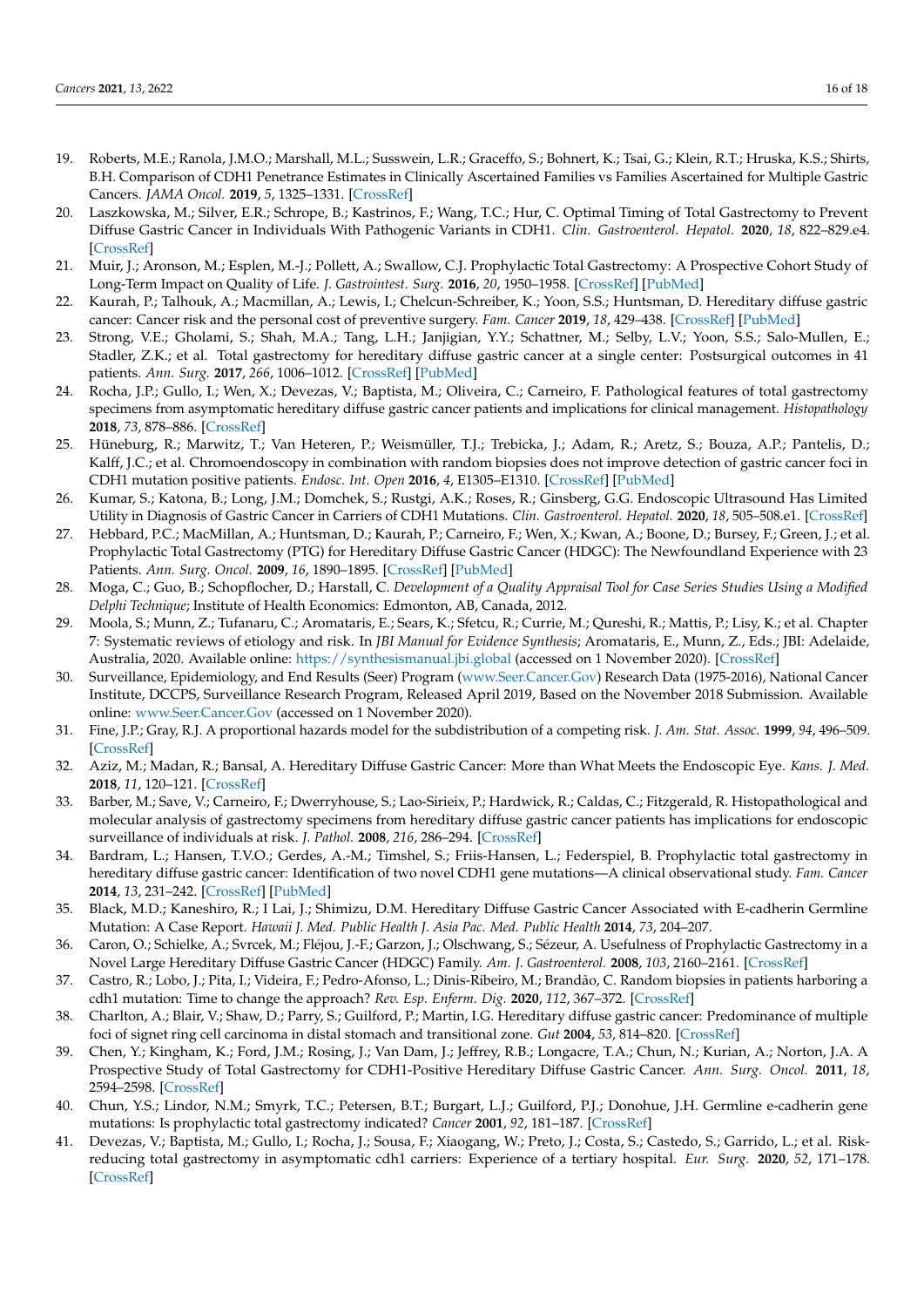- 42. DiBrito, S.R.; Blair, A.B.; Prasath, V.; Habibi, M.; Harmon, J.W.; Duncan, M.D. Total Gastrectomy for CDH-1 Mutation Carriers: An Institutional Experience. *J. Surg. Res.* **2020**, *247*, 438–444. [\[CrossRef\]](http://doi.org/10.1016/j.jss.2019.09.062) [\[PubMed\]](http://www.ncbi.nlm.nih.gov/pubmed/31685251)
- 43. Francis, W.P.; Rodrigues, D.M.; Perez, N.E.; Lonardo, F.; Weaver, N.; Webber, J.D. Prophylactic laparoscopic-assisted total gastrectomy for hereditary diffuse gastric cancer. *JSLS J. Soc. Laparoendosc. Surg.* **2007**, *11*, 142–147.
- 44. Frebourg, T.; Oliveira, C.; Hochain, P.; Karam, R.; Manouvrier, S.; Graziadio, C.; Vekemans, M.; Hartmann, A.; Baert-Desurmont, S.; Alexandre, C.; et al. Cleft lip/palate and CDH1/E-cadherin mutations in families with hereditary diffuse gastric cancer. *J. Med Genet.* **2005**, *43*, 138–142. [\[CrossRef\]](http://doi.org/10.1136/jmg.2005.031385)
- 45. Friedman, M.; Adar, T.; Patel, D.; Lauwers, G.Y.; Yoon, S.S.; Mullen, J.T.; Chung, D.C. Surveillance Endoscopy in the Management of Hereditary Diffuse Gastric Cancer Syndrome. *Clin. Gastroenterol. Hepatol.* **2021**, *19*, 189–191. [\[CrossRef\]](http://doi.org/10.1016/j.cgh.2019.10.033) [\[PubMed\]](http://www.ncbi.nlm.nih.gov/pubmed/31678201)
- 46. Fujita, H.; Lennerz, J.K.; Chung, D.C.; Patel, D.; Deshpande, V.; Yoon, S.S.; Lauwers, G.Y. Endoscopic surveillance of patients with hereditary diffuse gastric cancer: Biopsy recommendations after topographic distribution of cancer foci in a series of 10 cdh1-mutated gastrectomies. *Am. J. Surg. Pathol.* **2012**, *36*, 1709–1717. [\[CrossRef\]](http://doi.org/10.1097/PAS.0b013e31826ca204)
- 47. Gjyshi, O.; Vashi, P.; Seewald, L.; Kohan, M.; Abboud, E.; Fowler, E.; Suppiah, R.; Halabi, H. Therapeutic and prophylactic gastrectomy in a family with hereditary diffuse gastric cancer secondary to a CDH1 mutation: A case series. *World J. Surg. Oncol.* **2018**, *16*, 1–8. [\[CrossRef\]](http://doi.org/10.1186/s12957-018-1415-5)
- 48. Hackenson, D.; Edelman, D.A.; McGuire, T.; Weaver, D.W.; Webber, J.D. Prophylactic Laparoscopic Gastrectomy for Hereditary Diffuse Gastric Cancer: A Case Series in a Single Family. *JSLS J. Soc. Laparoendosc. Surg.* **2010**, *14*, 348–352. [\[CrossRef\]](http://doi.org/10.4293/108680810X12924466007449)
- 49. Herráiz, M.; Valenti, V.; Sola, J.; Pérez-Rojo, P.; Rotellar, F.; Cienfuegos, J.A. Hereditary diffuse gastric cancer: Strategies to reduce tumoral risk. *Rev. Española Enferm. Dig.* **2012**, *104*, 326–329. [\[CrossRef\]](http://doi.org/10.4321/S1130-01082012000600009)
- 50. Huntsman, D.G.; Carneiro, F.; Lewis, F.R.; MacLeod, P.M.; Hayashi, A.; Monaghan, K.G.; Maung, R.; Seruca, R.; Jackson, C.E.; Caldas, C. Early Gastric Cancer in Young, Asymptomatic Carriers of Germ-Line E-Cadherin Mutations. *N. Engl. J. Med.* **2001**, *344*, 1904–1909. [\[CrossRef\]](http://doi.org/10.1056/NEJM200106213442504)
- 51. Jacobs, M.F.; Dust, H.; Koeppe, E.; Wong, S.; Mulholland, M.; Choi, E.-Y.; Appelman, H.; Stoffel, E.M. Outcomes of Endoscopic Surveillance in Individuals With Genetic Predisposition to Hereditary Diffuse Gastric Cancer. *Gastroenterology* **2019**, *157*, 87–96. [\[CrossRef\]](http://doi.org/10.1053/j.gastro.2019.03.047)
- 52. Jadot, V.; Segers, K.; Bours, V.; Kohnen, L.; Honoré, P.; Martin, M.; De Flines, J.; Mutijima, E.; Leclercq, P. Hereditary diffuse gastric cancer: Case serie of 8 patients from a single family and literature review. *Rev. Med. Liege* **2019**, *74*, 134–138. [\[PubMed\]](http://www.ncbi.nlm.nih.gov/pubmed/30897312)
- 53. Khare, M.; Weaver, D.W.; Hart, J.L. Case series of prophylactic laparoscopic total gastrectomy for hereditary diffuse gastric cancer with cadherin gene mutation. *Surg. Endosc. Other Interv. Tech.* **2011**, *25*, S302.
- 54. Li, J.; McBean, E.; Li, X.; Berho, M.; Szomstein, S.; Rosenthal, R.J. Laparoscopic Prophylactic Total Gastrectomy With Linear Stapler Side-to-Side Esophagojejunal Anastomosis for Hereditary Diffuse Gastric Cancer Syndrome in 2 Siblings. *Surg. Laparosc. Endosc. Percutaneous Tech.* **2013**, *23*, e124–e126. [\[CrossRef\]](http://doi.org/10.1097/SLE.0b013e3182773e38)
- 55. Moslim, M.A.; Heald, B.; Tu, C.; Burke, C.A.; Walsh, R.M. Early genetic counseling and detection of CDH1 mutation in asymptomatic carriers improves survival in hereditary diffuse gastric cancer. *J. Surg. Educ.* **2018**, *164*, 754–759. [\[CrossRef\]](http://doi.org/10.1016/j.surg.2018.05.059)
- 56. Ruiz, V.M.; Jimeno, P.; De Angulo, D.R.; Ortiz, Á.; De Haro, L.F.M.; Marín, M.; Cascales, P.; García, G.R.; Ruiz, E.O.; Parrilla, P. Is prophylactic gastrectomy indicated for healthy carriers of CDH1 gene mutations associated with hereditary diffuse gastric cancer? *Rev. Española Enferm. Dig.* **2018**, *111*, 189–192. [\[CrossRef\]](http://doi.org/10.17235/reed.2018.5831/2018)
- 57. Oelschlager, B.K.; Yigit, T.; Kaufman, J.A.; Pellegrini, C.A. Hereditary diffuse gastric cancer. *MedGenMed* **2005**, *7*, 16.
- 58. Pandalai, P.; Lauwers, G.Y.; Chung, D.C.; Patel, D.; Yoon, S.S. Prophylactic total gastrectomy for individuals with germline CDH1 mutation. *Surgery* **2011**, *149*, 347–355. [\[CrossRef\]](http://doi.org/10.1016/j.surg.2010.07.005)
- 59. Pantelis, D.; Hüneburg, R.; Adam, R.; Holzapfel, S.; Gevensleben, H.; Nattermann, J.; Strassburg, C.P.; Aretz, S.; Kalff, J.C. Prophylactic total gastrectomy in the management of hereditary tumor syndromes. *Int. J. Color. Dis.* **2016**, *31*, 1825–1833. [\[CrossRef\]](http://doi.org/10.1007/s00384-016-2656-9) [\[PubMed\]](http://www.ncbi.nlm.nih.gov/pubmed/27682646)
- 60. Shepard, B.; Yoder, L.; Holmes, C. Prophylactic Total Gastrectomy for Hereditary Diffuse Gastric Cancer. *ACG Case Rep. J.* **2016**, *3*, e179. [\[CrossRef\]](http://doi.org/10.14309/crj.2016.152) [\[PubMed\]](http://www.ncbi.nlm.nih.gov/pubmed/28008412)
- 61. Svrcek, M. [case n(o) 6: Signet ring cell intramucosal carcinoma in hereditary diffuse gastric cancer with mutated cdh1 gene]. *Ann. Pathol.* **2011**, *31*, 381–384. [\[CrossRef\]](http://doi.org/10.1016/j.annpat.2011.07.007) [\[PubMed\]](http://www.ncbi.nlm.nih.gov/pubmed/21982246)
- <span id="page-16-2"></span>62. Van Dieren, J.M.; Kodach, L.L.; Hartog, P.D.; Van Der Kolk, L.E.; Sikorska, K.; Van Velthuysen, M.-L.F.; Van Sandick, J.W.; Koemans, W.J.; Snaebjornsson, P.; Cats, A. Gastroscopic surveillance with targeted biopsies compared with random biopsies in CDH1 mutation carriers. *Endoscopy* **2020**, *52*, 839–846. [\[CrossRef\]](http://doi.org/10.1055/a-1157-8678) [\[PubMed\]](http://www.ncbi.nlm.nih.gov/pubmed/32408363)
- 63. Van Kouwen, M.C.A.; Drenth, J.P.H.; Oyen, W.J.; De Bruin, J.H.F.M.; Ligtenberg, M.J.; Bonenkamp, J.J.H.; Van Krieken, J.H.J.M.; Nagengast, F.M. [18F]Fluoro-2-deoxy-d-glucose Positron Emission Tomography Detects Gastric Carcinoma in an Early Stage in an Asymptomatic E-Cadherin Mutation Carrier. *Clin. Cancer Res.* **2004**, *10*, 6456–6459. [\[CrossRef\]](http://doi.org/10.1158/1078-0432.CCR-04-0599)
- 64. Wickremeratne, T.; Lee, C.H.; Kirk, J.; Charlton, A.; Thomas, G.; Gaskin, K.J. Prophylactic gastrectomy in a 16-year-old. *Eur. J. Gastroenterol. Hepatol.* **2014**, *26*, 353–356. [\[CrossRef\]](http://doi.org/10.1097/MEG.0000000000000016)
- <span id="page-16-0"></span>65. Wilcox, R.; Perpich, M.; Noffsinger, A.; Posner, M.C.; Cooper, K. Hereditary Diffuse Gastric Cancer: Multidisciplinary Case Report with Review of the Literature. *Pathol. Res. Int.* **2011**, *2011*, 1–5. [\[CrossRef\]](http://doi.org/10.4061/2011/845821)
- <span id="page-16-1"></span>66. Kumar, S.; Long, J.M.; Ginsberg, G.G.; Katona, B. Role of endoscopy in the management of hereditary diffuse gastric cancer syndrome. *World J. Gastroenterol.* **2019**, *25*, 2878–2886. [\[CrossRef\]](http://doi.org/10.3748/wjg.v25.i23.2878)